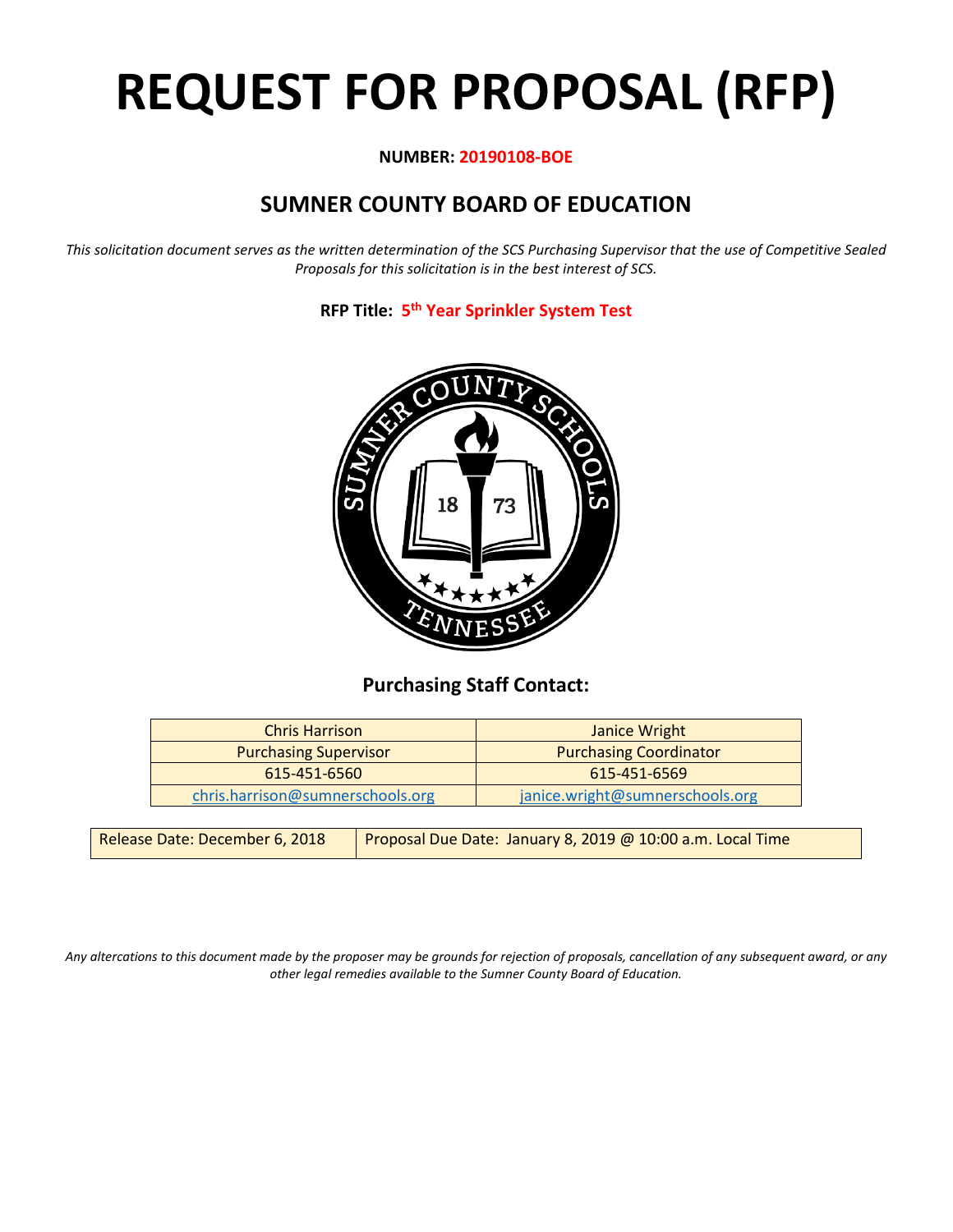# **NOTICE TO PROPOSERS**

There may be one or more amendments to this RFP. In order to receive communication for any such amendments issued specifically to this RFP, the proposer must provide a Notice of Intent to Propose to the Sumner County Board of Education (SCS) Purchasing Department. The proposer must utilize this form when submitting notice. The notice may be sent by email to: Purchasing Office, purchasing@sumnerschools.org. SCS will send amendments only to those proposers which complete and return this information by the deadline list in the RFP Schedule of Events (Section 4).

| <b>RFP Number:</b>      | 20190108-BOE 5 <sup>th</sup> Year Sprinkler System Test |
|-------------------------|---------------------------------------------------------|
| Company Name:           |                                                         |
| <b>Mailing Address:</b> |                                                         |
|                         |                                                         |
|                         |                                                         |
| Phone Number:           |                                                         |
| <b>Contact Person:</b>  |                                                         |
| Email Address:          |                                                         |
| Authorized Signature    |                                                         |
|                         |                                                         |
| <b>Printed Name</b>     |                                                         |
| Date                    |                                                         |

Emailed amendments will be sent in a Microsoft Word (Office for Windows) or Portable Document Format (pdf) format. Any alterations to the document made by the proposer may be grounds for rejection of proposal, cancellation of any subsequent award or any other legal remedies available to the Sumner County Board of Education.

Amendments will also be posted on the SCS website **https://sumnerschools.org/index.php/current-bids-and-rfps** and attached to the solicitation listing as a PDF or WORD file. Check the particular solicitation on the Current Bids and RFPs webpage for any posted amendments.

By completing and returning this form, the Proposer has expressed its intent to provide a proposal for **20190108-BOE 5th Year Sprinkler System Test.**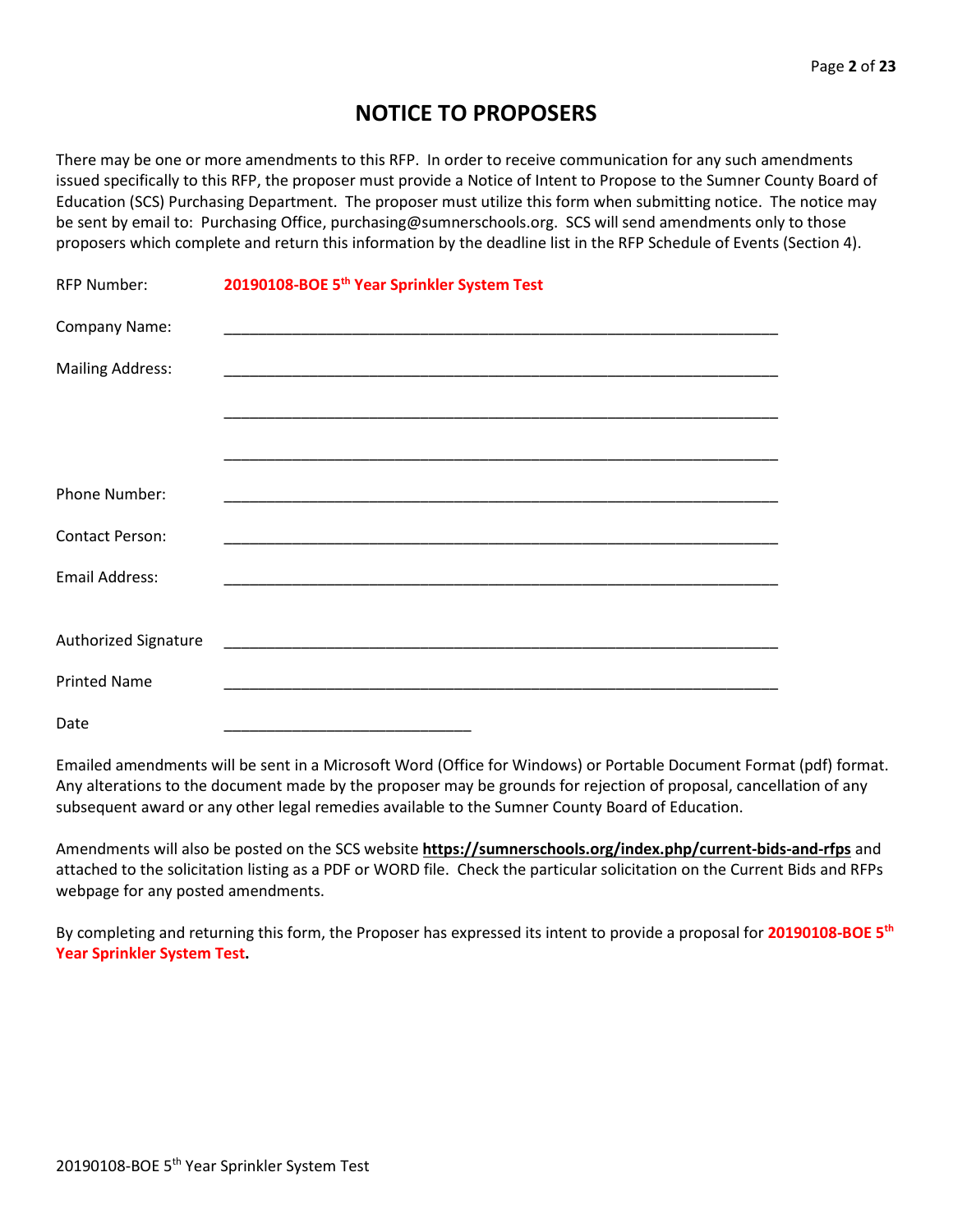# **TABLE OF CONTENTS**

- 1. Introduction/Overview
	- 1.1. Purpose
	- 1.2. Contact Information
- 2. Requirements
	- 2.1. Scope of Work/Specifications
	- 2.2. Contactor Obligations
- 3. Source Selection and Contract Award
- 4. Schedule of Events
- 5. Instructions for Proposal
	- 5.1. Required Forms
	- 5.2. New Vendors
	- 5.3. Acknowledgement of Insurance Requirements
	- 5.4. Clarification and Interpretation of RFP
	- 5.5. Proposal Package
	- 5.6. Delivery of Proposals
	- 5.7. Evaluation of Proposals
	- 5.8. Request for Clarification of Proposals
	- 5.9. Protests
- 6. Attachments
	- 6.1. Contact Information
	- 6.2. Bid Form/Certification
	- 6.3. References
	- 6.4. Certification Regarding Debarment or Suspension
	- 6.5. Condition of Submitting Proposal
	- 6.6. Statement of Non-Collusion
	- 6.7. Attestation Re Personnel
	- 6.8. Drug Free Workplace Affidavit
	- 6.9. IRS Form W-9
		- \**An online, fillable version can be found at https://www.irs.gov/pub/irs-pdf/fw9.pdf*
	- 6.10. Standard Terms & Conditions
	- 6.11. Vendor Checklist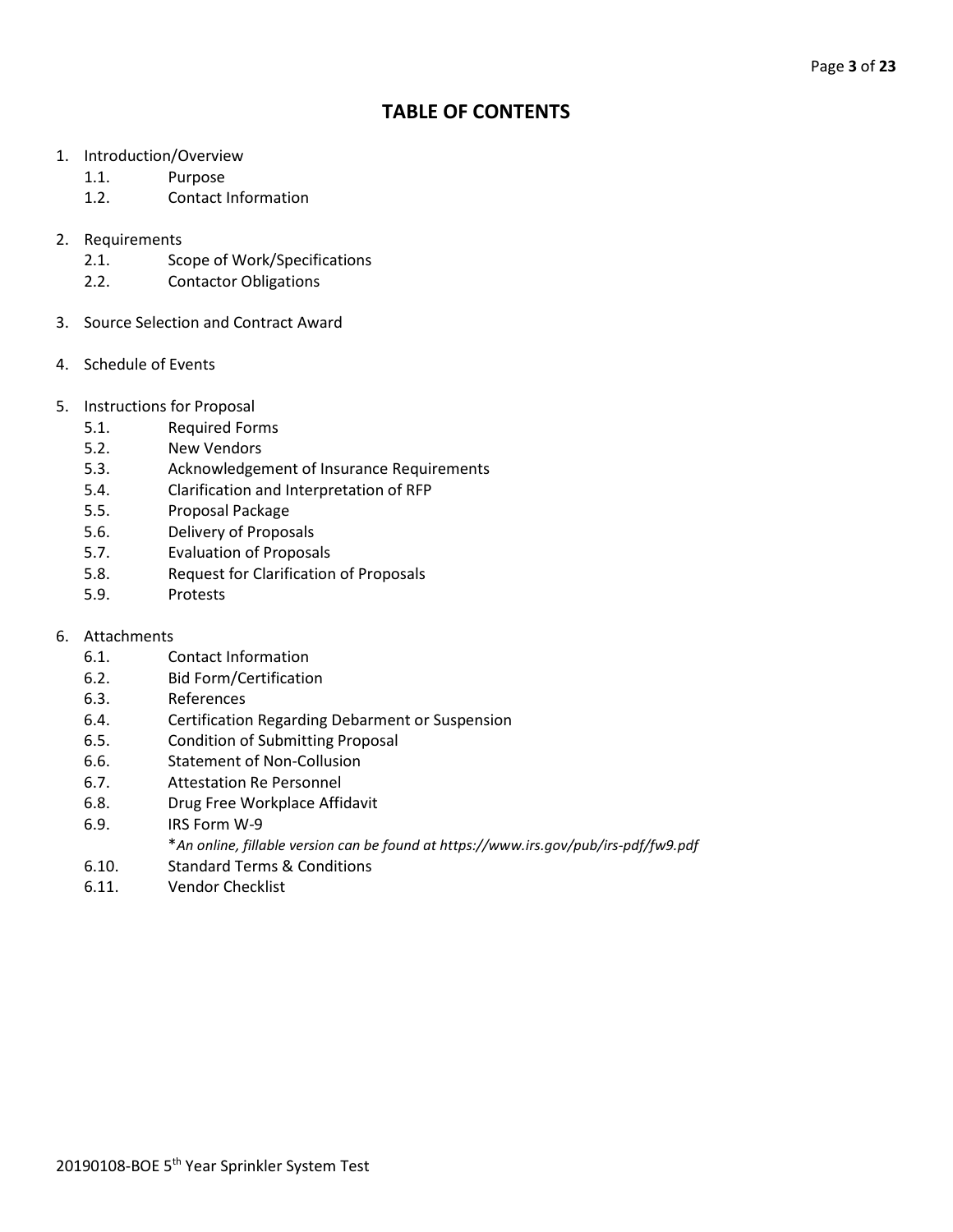#### 1. Introduction/Overview

#### 1.1. Purpose

The Sumner County Board of Education (SCS) is requesting sealed proposals for **BRIEF DESCRIPTION**.

#### 1.2. Contact Information

Unauthorized contact regarding this RFP with employees or officials of SCS other than the Purchasing Supervisor named below may result in disqualification from this procurement process.

Interested parties must direct all communication regarding this RFP to the Purchasing Supervisor, who is SCSs only official point of contact for this RFP.

| <b>RFP Procedures</b>            | <b>RFP Specifications</b>          |
|----------------------------------|------------------------------------|
| Chris Harrison                   | Kellie Carver                      |
| <b>Purchasing Supervisor</b>     | <b>Support Services Department</b> |
| 1500 Airport Road                | 1500 Airport Road                  |
| Gallatin, TN 37066               | Gallatin, TN 37066                 |
| chris.harrison@sumnerschools.org | kellie.carver@sumnerschools.org    |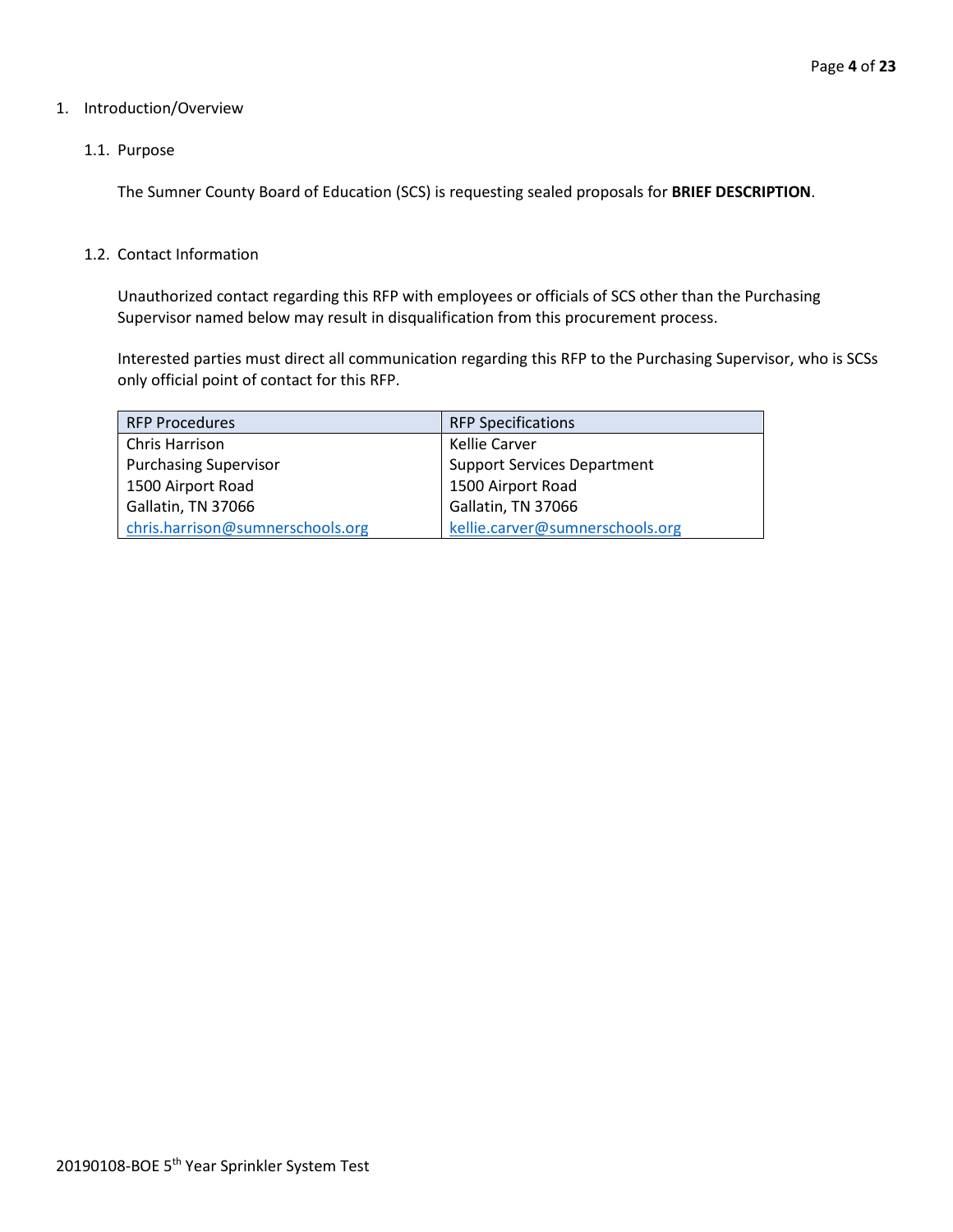## 2. Requirements

### 2.1. Scope of Work / Specifications

The State of Tennessee Fire Marshall's Office requires that all K-12 school systems complete an internal investigation of fire protection system piping every five years to detect for potential obstructions, which may cause blockage, leaks and jeopardize the fire safety system. SCS is also required to conduct hydro testing of the fire department connection and replacement of all dry type sprinkler heads.

SCS requests pricing for 5<sup>th</sup> year internal obstruction testing and hydro testing of the fire department connection to include all labor, tools, transportation, services, supervision, materials and equipment necessary for and incidental to satisfactory completion of required work in compliance with NFPA 25 Standard along with all codes, ordinances, rules, regulations, orders and other legal requirements of public authorities which bear on performance of required work. All test reports must be uploaded to The Compliance Engine. SCS also requests pricing on the replacement of all dry type sprinkler heads at the jobsite.

A Pre-Bid Inspection will be required in order to accurately assess the sprinkler system and provide a comprehensive proposal. The vendor will be required to check in at the front office of each location. The vendor is required to present any requested identification. The inspection must be scheduled and completed by December 18, 2018. The vendor must contact Kellie Carver, Support Services Department, to schedule the inspection.

| Bethpage Elementary                                                                 | <b>Portland Gateview Elementary</b> |
|-------------------------------------------------------------------------------------|-------------------------------------|
| 420 Old Highway 31E                                                                 | 1098 Gateview Drive                 |
| Bethpage, TN 37022                                                                  | Portland, TN 37148                  |
| <b>Westmoreland Elementary</b>                                                      | <b>Portland East Middle</b>         |
| 4178 Hawkins Drive                                                                  | 604 South Broadway                  |
| Westmoreland, TN 37186                                                              | Portland, TN 37148                  |
| Westmoreland High                                                                   | Portland West Middle                |
| 4300 Hawkins Drive                                                                  | 619 College Street                  |
| Westmoreland, TN 37186                                                              | Portland, TN 37148                  |
| Riggsbee Support Services Building                                                  | Portland High                       |
| 1500 Airport Road                                                                   | 600 College Street                  |
| Gallatin, TN 37066                                                                  | Portland, TN 37148                  |
| <b>Walton Ferry Elementary</b><br>732 Walton Ferry Road<br>Hendersonville, TN 37075 |                                     |

## **JOBSITE LOCATIONS**

Subject to budgetary limitations, SCS reserves the right to award by location. NOTE: A sole vendor will be selected.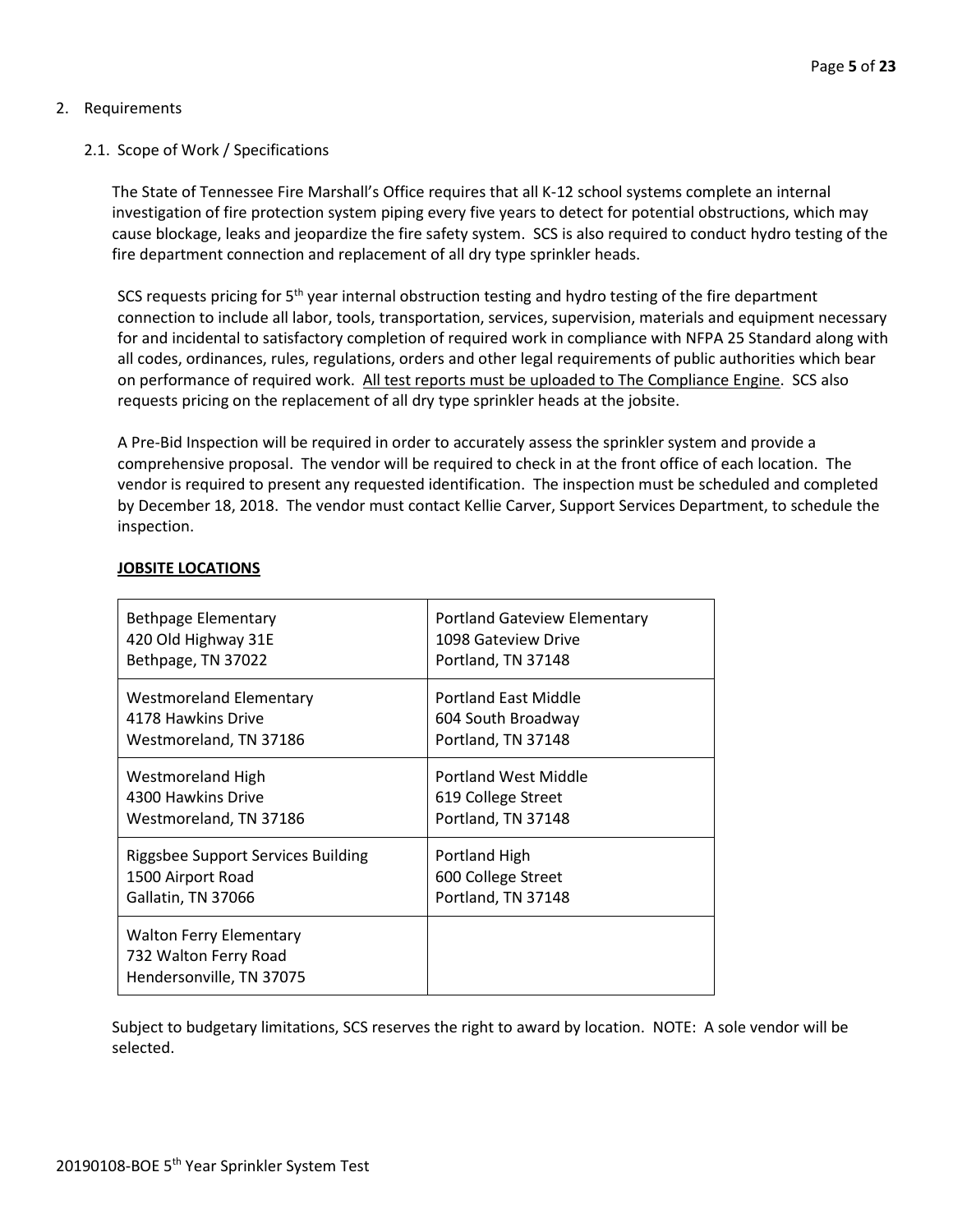#### 2.2. Standard Contractor Obligations

- Shall provide and obtain all necessary materials, equipment and labor to perform all items listed in the Scope of Work.
- Shall provide and obtain all necessary permits with Local, County, etc. agencies as required by law and as required in the Scope of Work.
- Shall schedule all necessary inspections with Local, County, etc. agencies as required by law.
- Shall strictly adhere to all specifications, engineered drawings and any other form of documentation related to the completion of the Scope of Work. SCS reserves the right to withhold partial or all payment until the work is completed to the specifications and satisfaction of SCS. Any work not completed to specifications will be the Contractor's sole responsibility and expense to redo.
- Shall dispose of all generated waste materials in compliance with all Local, State and Federal guidelines, regulations and requirements.
- Shall have property trained and experienced staff to facilitate the services specified in the Scope of Work. If applicable, the Contractor shall provide documentation that staff has received the manufacturers' certification to complete the services specified in the Statement of Work.
- 3. Source Selection and Contract Award
	- Award(s), if made, will be made to the Responsive and Responsible proposer(s) whose proposal is most advantageous to SCS, taking into consideration price and the other evaluation criteria set forth in the RFP.
		- o General Criteria to be determined "Responsive"
			- **Does the proposal include all required information, included completed attachment forms** and affidavits?
			- Was the proposal delivered on or before the stated deadline? Did it include the required number of copies (hard & electronic)?
		- o General Criteria to be determined "Responsible"
			- Does the Proposer demonstrate an understanding of SCSs needs and proposed approach to the project?
			- **Does the Proposer possess the ability, capacity, skill and financial resources to provide the** service?
			- Can the Proposer take upon itself the responsibilities set forth in the RFP and produce the required outcomes in a timely fashion?
			- **Does the Proposer have the character, integrity, reputation, judgement, experience and** efficiency required for the project?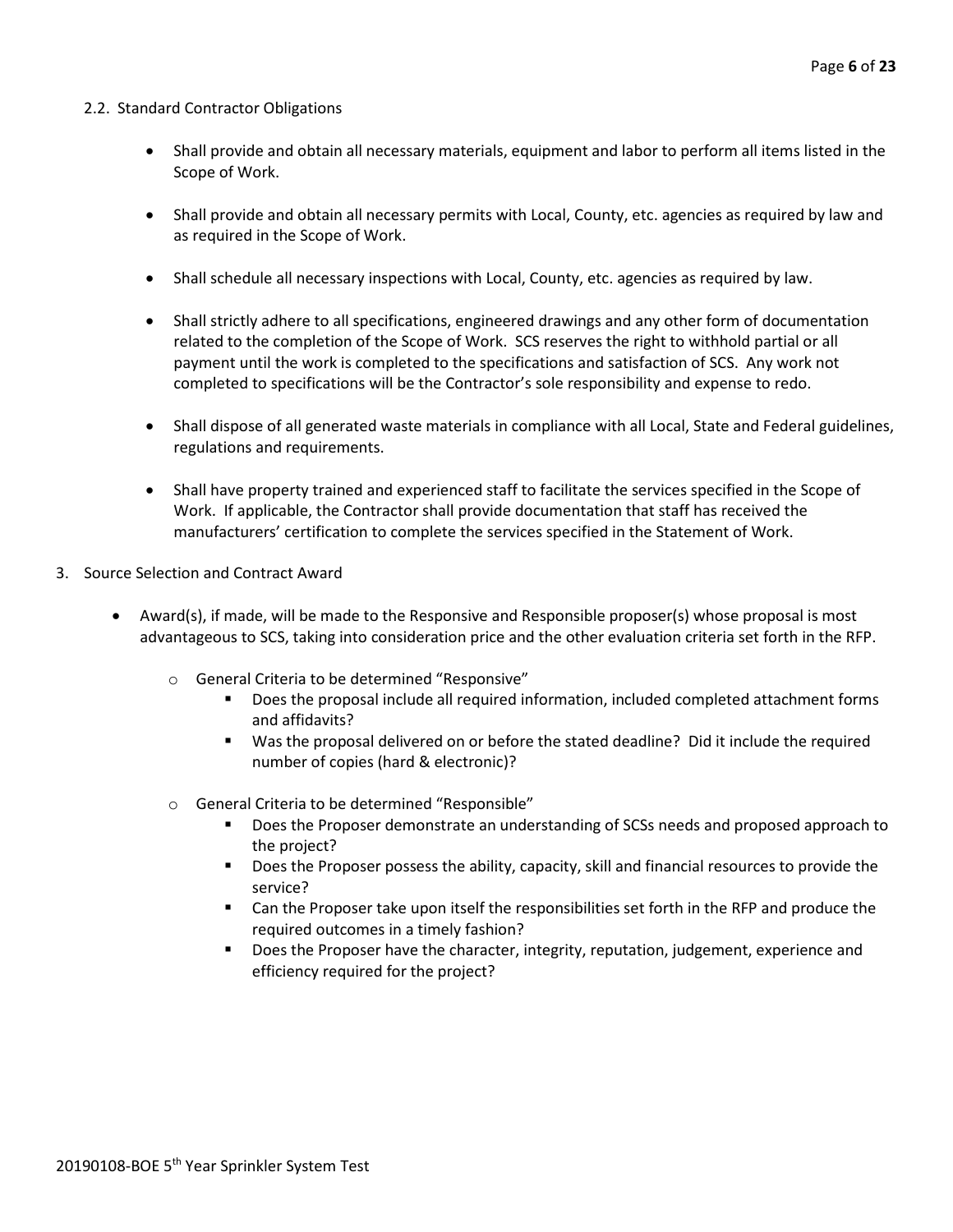- SCS reserves the right to enter into discussions with Proposers which have submitted proposals determined to be reasonably like of being considered for selection to assure a full understanding of and responsiveness to the RFP requirements. Every effort shall be afforded to assure fair and equal treatment with respect to the opportunity for discussion and/or revision of their respective proposals. Revisions may be permitted after the submission and prior to the award for the purpose of obtaining the best offers.
- SCS reserves the right to negotiate price and contract terms and conditions with the most qualified proposer(s) to provide the requested service. If a mutually beneficial agreement with the lowest responsive and responsible Proposer is not reached, SCS reserves the right to enter into contract negotiations with the next lowest Proposer and continue this process until an agreement is reached.
- Upon mutual agreement by both parties, SCS shall grant the right to extend the terms, conditions and prices of contract(s) awarded from this RFP to other Institutions (such as State, Local and/or Public Agencies) who express an interest in participating in any contract that results from this RFP. Each of the "piggyback" Institutions will issue their own purchasing documents for purchase of the goods/services. Proposer agrees that SCS shall bear no responsibility or liability for any agreements between Proposer and the other Institution(s) who desire to exercise this option.

## 4. Schedule of Events

| <b>RFP Issued</b>                                        | December 6, 2018                        |
|----------------------------------------------------------|-----------------------------------------|
| <b>Pre-Bid Inspection - Scheduled &amp; Completed by</b> | December 18, 2018                       |
| <b>RFP Submission DEADLINE</b>                           | January 8, 2018 @ 10:00 a.m. Local Time |

#### 5. Instructions for Proposal

#### 5.1. Required Forms

- Proposer must complete and submit the Attachments in Section 6. Attachments may be omitted depending on the RFP requirements. Refer to the Table of Contents for omitted Attachments.
- Evidence of a valid State of Tennessee Business License and/or Sumner County Business License.
- For all vendors with annual purchases in excess of \$50,000; a Sumner County Business License must be on file with the SCS Finance Department. Evidence of the license must be provided within ten (10) working days following notification of award; otherwise, SCS may rescind its acceptance of the Proposer's proposal.
- Copy of State of Tennessee License (if applicable) in respective field.
- If applicable, the Proposer must include a copy of the contract(s) the Proposer will submit to be signed.

#### 5.2. New Vendors

• To comply with Internal Revenue Service requirements, all vendors who perform any type of service are required to have a current IRS Form W-9 on file with the SCS Finance Department. It is a mandatory requirement to complete the IRS Form W-9 (Attachment 6.9) included in this RFP.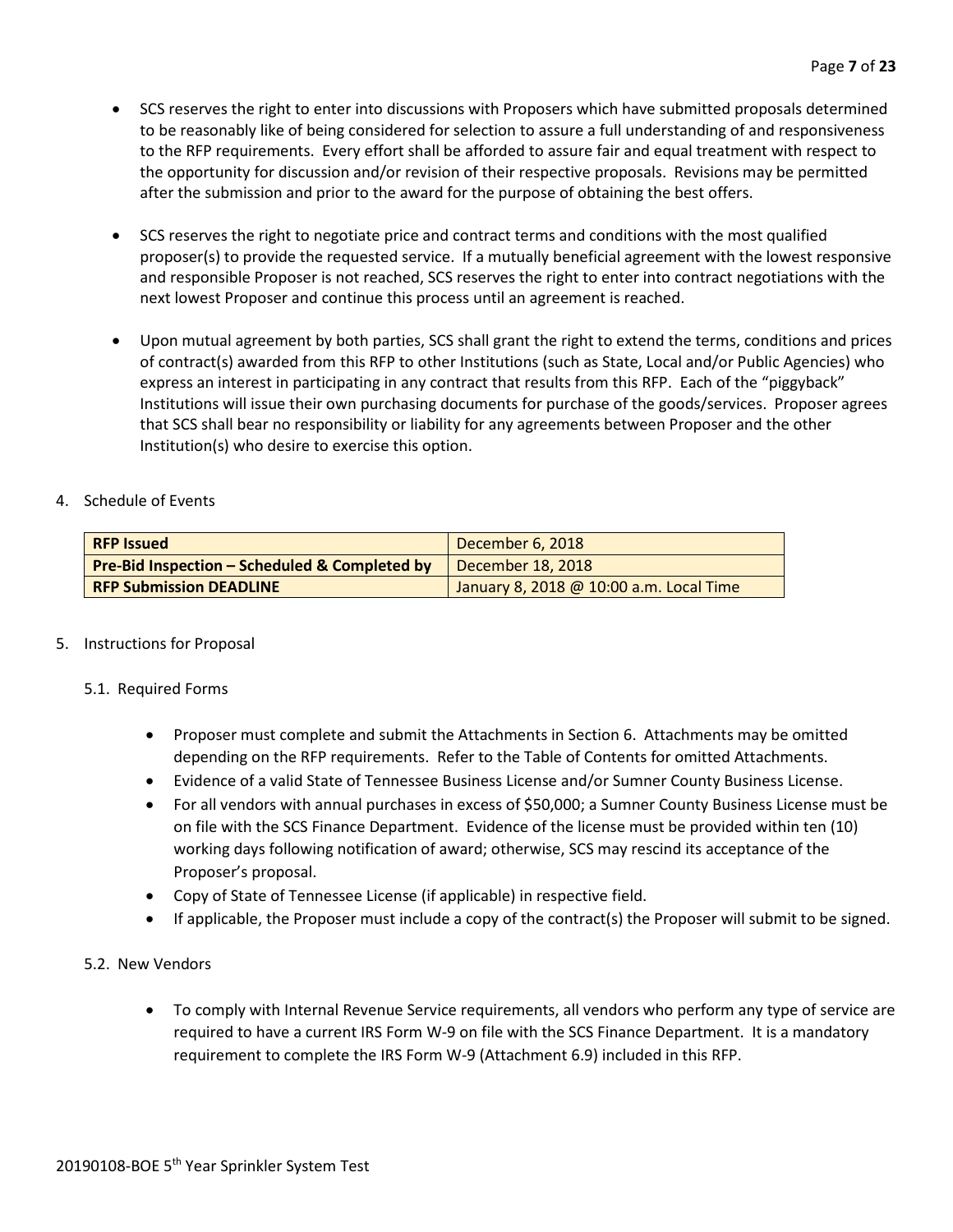- To comply with the Tennessee Lawful Employment Act (50-1-702 and 50-1-703), non-employees (individuals paid directly by the employer in exchange for the individual's labor or services) must have on file one (1) of the following documents:
	- o A valid Tennessee driver's license or photo identification;
	- $\circ$  A valid driver's license or photo identification from another state where the license requirements are at least as strict as those in Tennessee;
	- o A birth certificate issued by a U.S. state, jurisdiction or territory;
	- o A U.S. government issued certified birth certificate;
	- o A valid, unexpired U.S. passport;
	- o A U.S. certificate of birth abroad (DS-1350 or FS-545)
	- o A report of birth abroad of a U.S. citizen (FS-240);
	- o A certificate of citizenship (N560 or N561);
	- o A certificate of naturalization (N550, N570 or N578);
	- o A U.S citizen identification card (I-197 or I-179); or
	- o Valid alien registration documentation or other proof of current immigration registration recognized by the United States Department of Homeland Security that contains the individual's complete legal name and current alien admission number or alien file number (or numbers if the individual has more than one number).

# 5.3. Acknowledgement of Insurance Requirements

By submitting a proposal, Proposer acknowledges that it has read and understands the insurance requirements for the proposal. The Proposer who may have employees, contractors, subcontractors or agents working on SCS properties shall carry current certificates for general and professional liability insurance and for workers' compensation as indicated below. The owner or Principal of each Proposer must also be insured by workers' compensation if they perform any of the services on SCS properties. There will be no exceptions to the insurance requirement. Proposer also understands that the evidence of required insurance must be submitted within fifteen (15) working days following notification of its offer being accepted; otherwise, SCS may rescind its acceptance of the Proposers proposal.

# • **General Liability**

| <b>General Aggregate</b> | \$2,000,000 |
|--------------------------|-------------|
| <b>Each Occurrence</b>   | \$1,000,000 |
|                          |             |

# • **Workers Compensation**

| <b>Workers Compensation</b> | <b>Tennessee Statutory Limits</b> |
|-----------------------------|-----------------------------------|
| <b>Employer's Liability</b> | \$500,000                         |

# 5.4. Clarification and Interpretation of RFP

The words "must" and "shall" in the RFP indicate mandatory requirements. Taking exception to any mandatory requirement shall be considered grounds for rejection. There are other requirements that SCS considers important but not mandatory. It is important to respond in a concise manner to each section and submit an itemized list of all exceptions.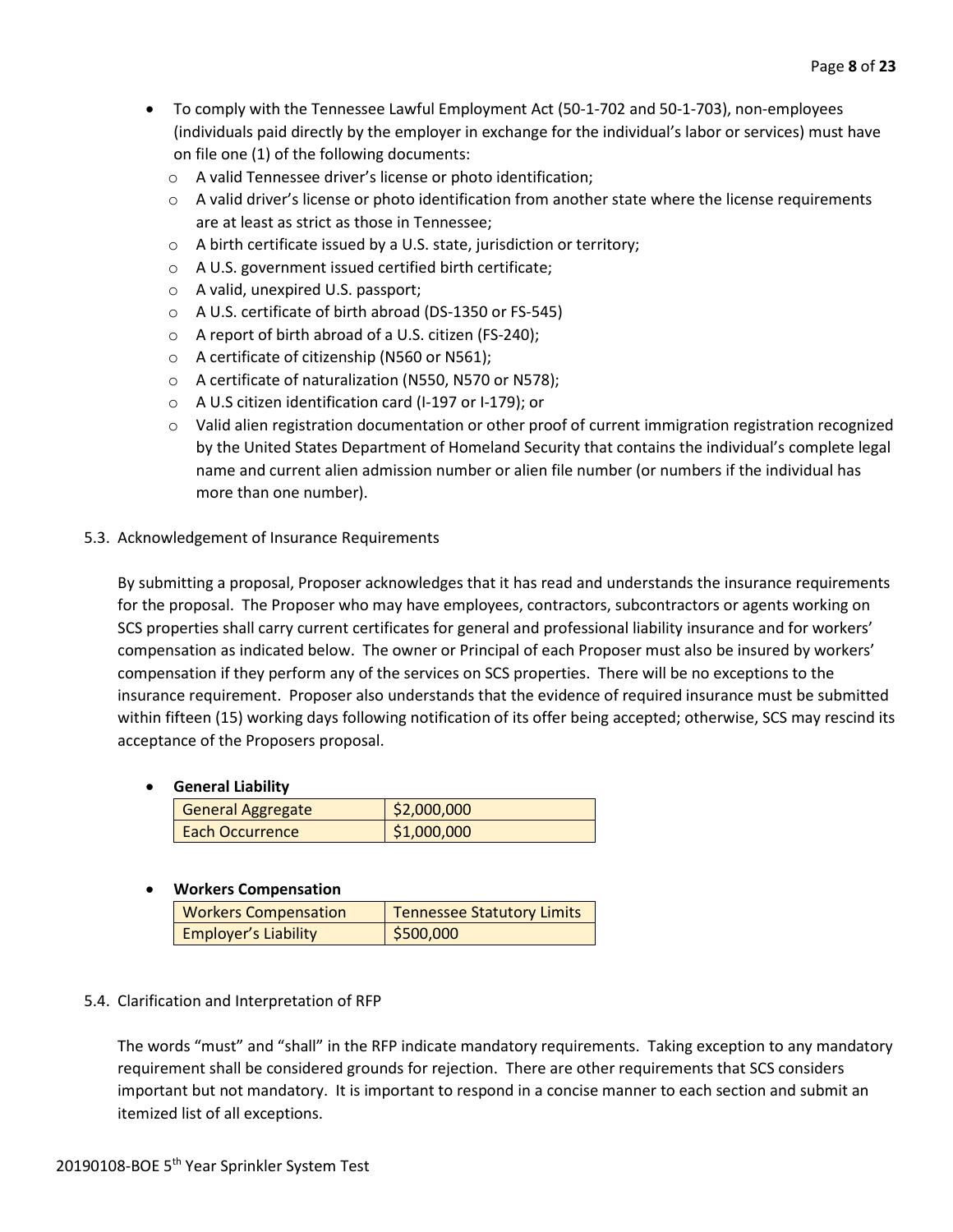5.5. Proposal Package

The package containing the proposal must be sealed and clearly marked on the outside of the package:

#### **"20190108-BOE 5th Year Sprinkler System Test" DO NOT OPEN**

All sealed proposals packages must include all of the following. Any sealed proposals are subject to rejection as non-conforming if any applicable item is not included.

- One (1) Complete Original
- Original Signature on Original Proposal. NO copied or digital signatures.

The outside of the proposal package must be labeled as follows (if applicable):

- 1. Name of Company and Principal Owner, Business License Number, Expiration Date and License Classification.
- 2. In addition to Item 1, the same is applicable to masonry contractors if the work performed is > \$100,000.
- 3. In addition to Item 1, the same is applicable to HVAC, electrical, plumbing or A/C contractors if the work performed is > \$25,000.
- 4. In addition to Item 1, the same is applicable plus the Department of Environment & Conservation License Number and Classification, applicable to geothermal contractors if the work performed is > \$25,000.
- 5. If the prime contractor performs the masonry portion of the project or any of the above listed contractor skill sets and the work performed is > \$100,000; it must be so designated.
- 6. Only one (1) contractor in each classification listed shall be written on the bid envelope.
- 5.6. Delivery of Proposals

Sealed proposals will be accepted until **January 8, 2019 @ 10:00 a.m. Local Time**. Proposals received after that time will be deemed invalid. Vendors mailing proposal packages must allow sufficient time to ensure receipt of their package by the time specified. There will be no exceptions. Proposals will be opened and read aloud. The reading of the bids will begin at **10:00 a.m. Local Time**.

Due to the nature of deliveries to the SCS Support Services Facility by carriers such as UPS, FedEx and such like; the proposal package will be accepted if the date and time on the delivery confirmation are indicated to be on or before the Proposal Deadline.

Delivery Address: Sumner County Board of Education Attn: Purchasing Supervisor 1500 Airport Road Gallatin, TN 37066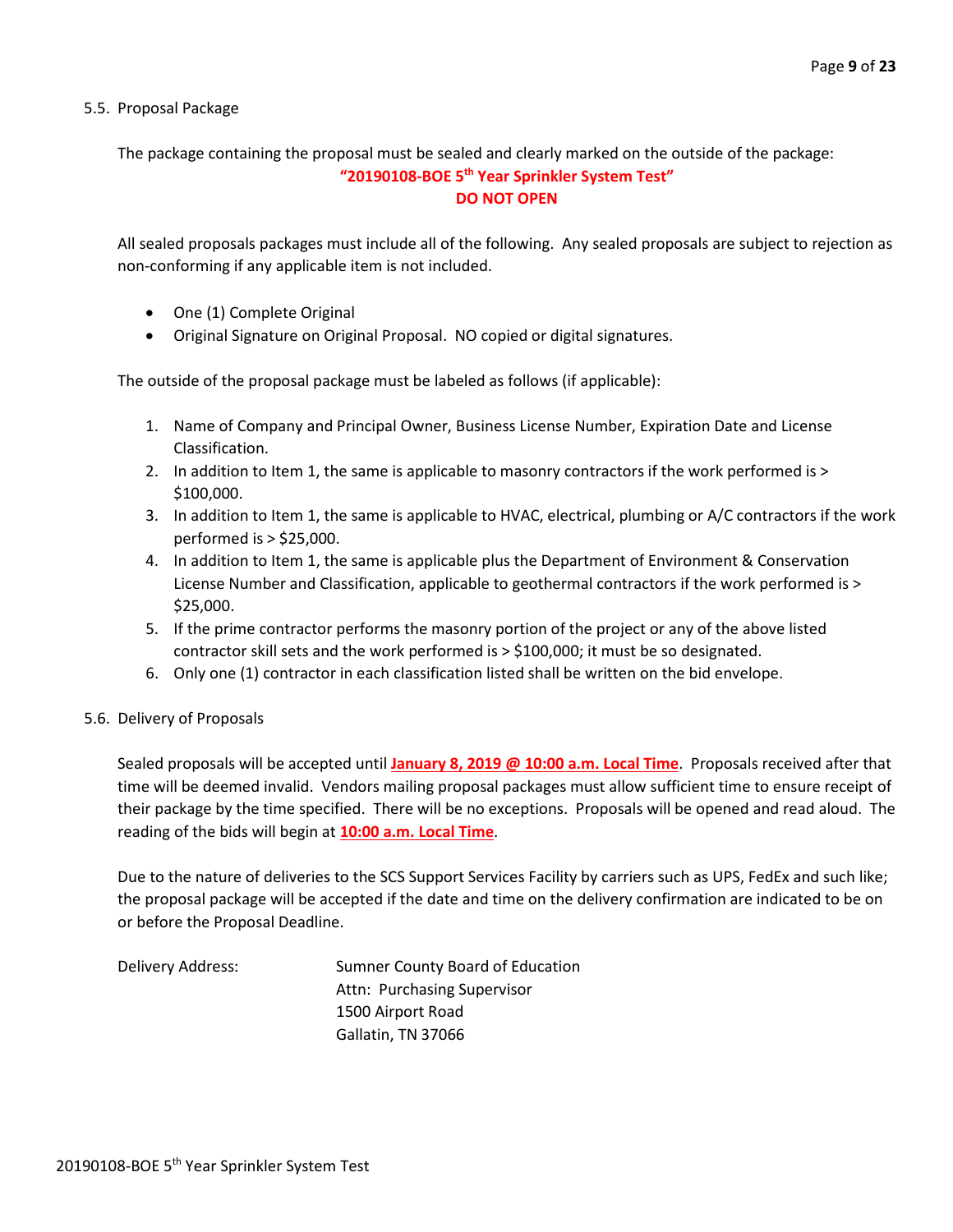#### 5.7. Evaluation of Proposals

The SCS Purchasing Supervisor will first examine the proposals to reject those that are clearly non-responsive to the stated requirements. Proposers who are determined to be non-responsive and/or non-responsible will be notified of this determination.

The evaluation process will include the following factors:

- Proposed Approach and Timeline
- Company Experience and Qualifications
	- o The nature and scope of the Proposers business.
	- o The number of years the Proposer has been licensed to do business.
	- o The number of years the Proposer has been providing the requested services.
	- o How many similarly sized or larger K-12 clients have you contract with?
- Compensation/Price Data
	- o Address all costs associated with performance of the contracted services.
- Past Performance and References
	- $\circ$  Provided a minimum of three (3) client references for similar projects in size and scope successfully completed by Proposer within the last three (3) years. Attachment 6.3.
	- $\circ$  SCS may also consider other sources of pertinent past performance information, including the districts own experience with the Proposer.
- 5.8. Request for Clarification of Proposals

Requests for clarification of proposals shall be distributed by the Purchasing Supervisor in writing (or email).

#### 5.9. Protests

In the event that any interested party finds any part of the listed specifications, terms or conditions to be discrepant, incomplete or otherwise questionable in any respect; it shall be the responsibility of the concerned party to notify the SCS Purchasing Office of such matters immediately upon receipt of the RFP. All notifications must be sent to the Purchasing Supervisor via email at [purchasing@sumnerschools.org.](mailto:purchasing@sumnerschools.org)

Any actual or prospective Proposer who is aggrieved in connection with the RFP or award of a contract may protest to the Purchasing Supervisor and/or the Sumner County Board of Education at its regularly scheduled meeting.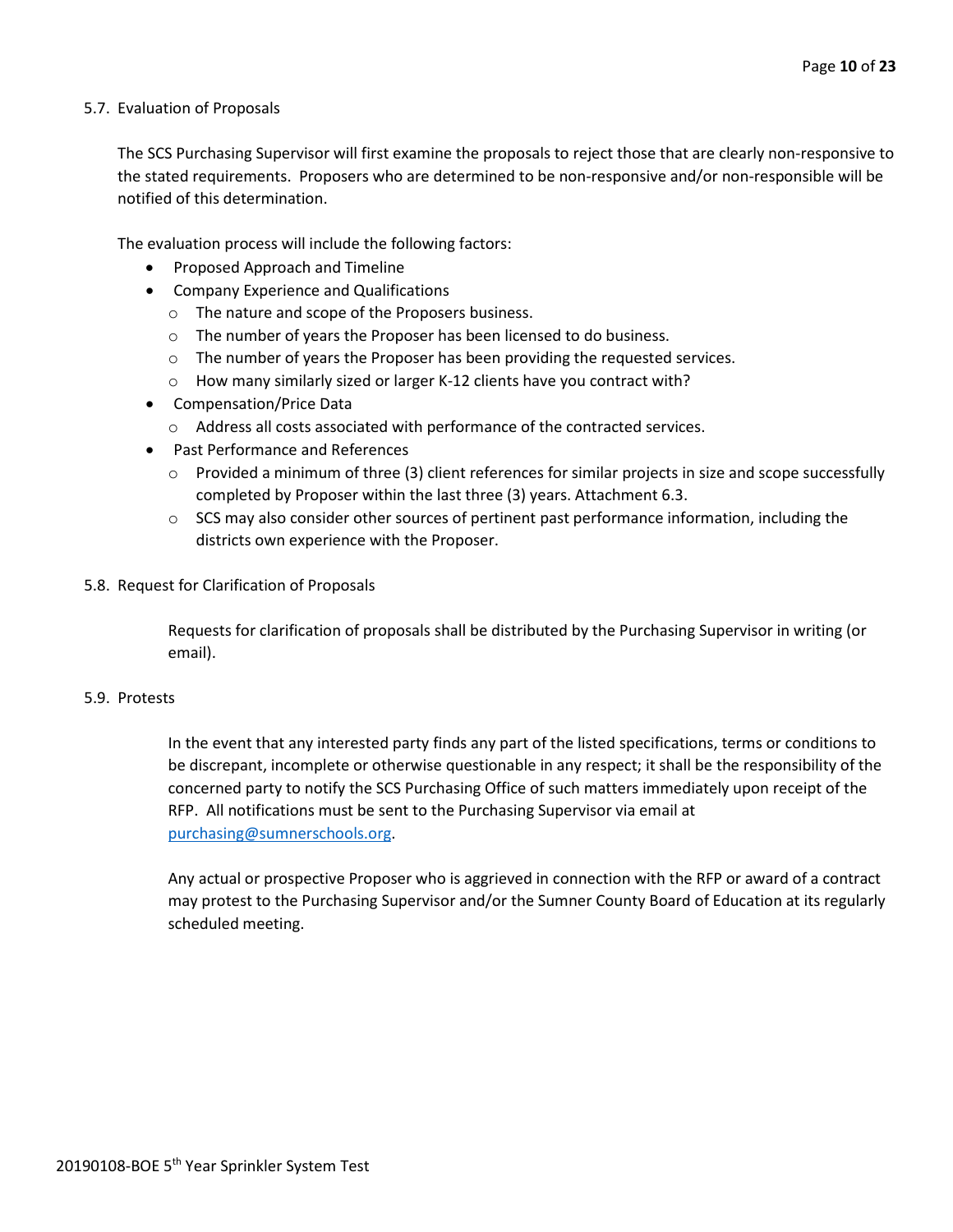#### **ATTACHMENT 6.1 - Contact Information**

| <b>Company Legal Name:</b>                 |          |
|--------------------------------------------|----------|
| <b>Company Official Address:</b>           |          |
|                                            |          |
| Company Web Site (URL):                    |          |
|                                            |          |
| Contact Person for project administration: |          |
|                                            |          |
|                                            |          |
|                                            |          |
|                                            |          |
|                                            | (office) |
|                                            | (mobile) |
|                                            |          |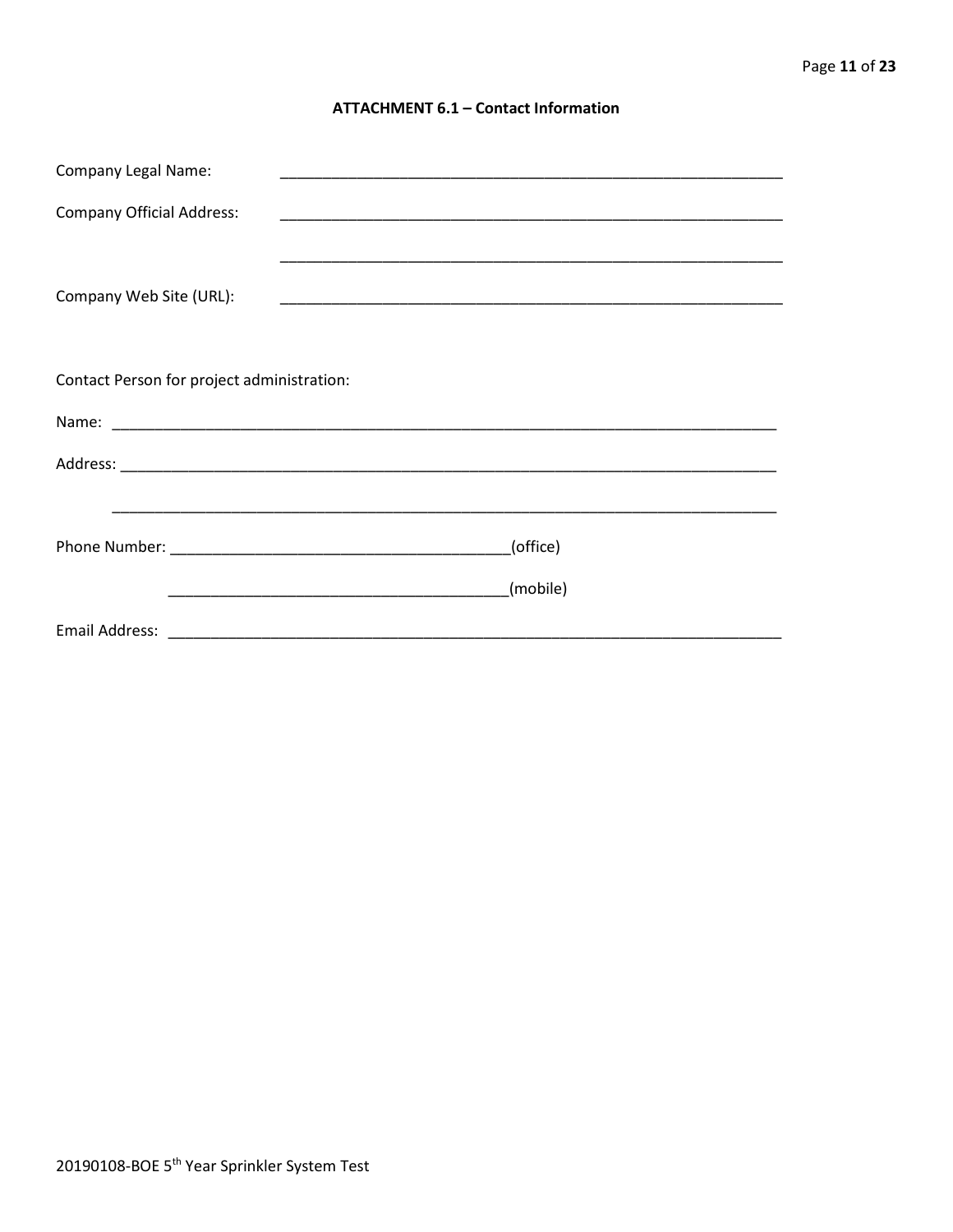

Attn: Purchasing Supervisor 1500 Airport Road Gallatin, TN 37066

# **ATTACHMENT 6.2 – Bid Form/Certification 20190108-BOE 5th Year Sprinkler System Test**

| Date |                                       |
|------|---------------------------------------|
|      |                                       |
|      | , a duly authorized representative of |
|      | hereby submit our bid for 20190108-   |

**BOE 5th Year Sprinkler System Test** in accordance with the specifications and instructions set forth in these bid

documents.

| <b>LOCATION</b>                           | COS <sup>-</sup> |
|-------------------------------------------|------------------|
| <b>Bethpage Elementary</b>                |                  |
| <b>Westmoreland Elementary</b>            |                  |
| <b>Westmoreland High</b>                  |                  |
| <b>Riggsbee Support Services Facility</b> |                  |
| <b>Walton Ferry Elementary</b>            |                  |
| <b>Portland Gateview Elementary</b>       |                  |
| <b>Portland East Middle</b>               |                  |
| <b>Portland West Middle</b>               |                  |
| <b>Portland High</b>                      |                  |

| (street) | (city, state, zip) |
|----------|--------------------|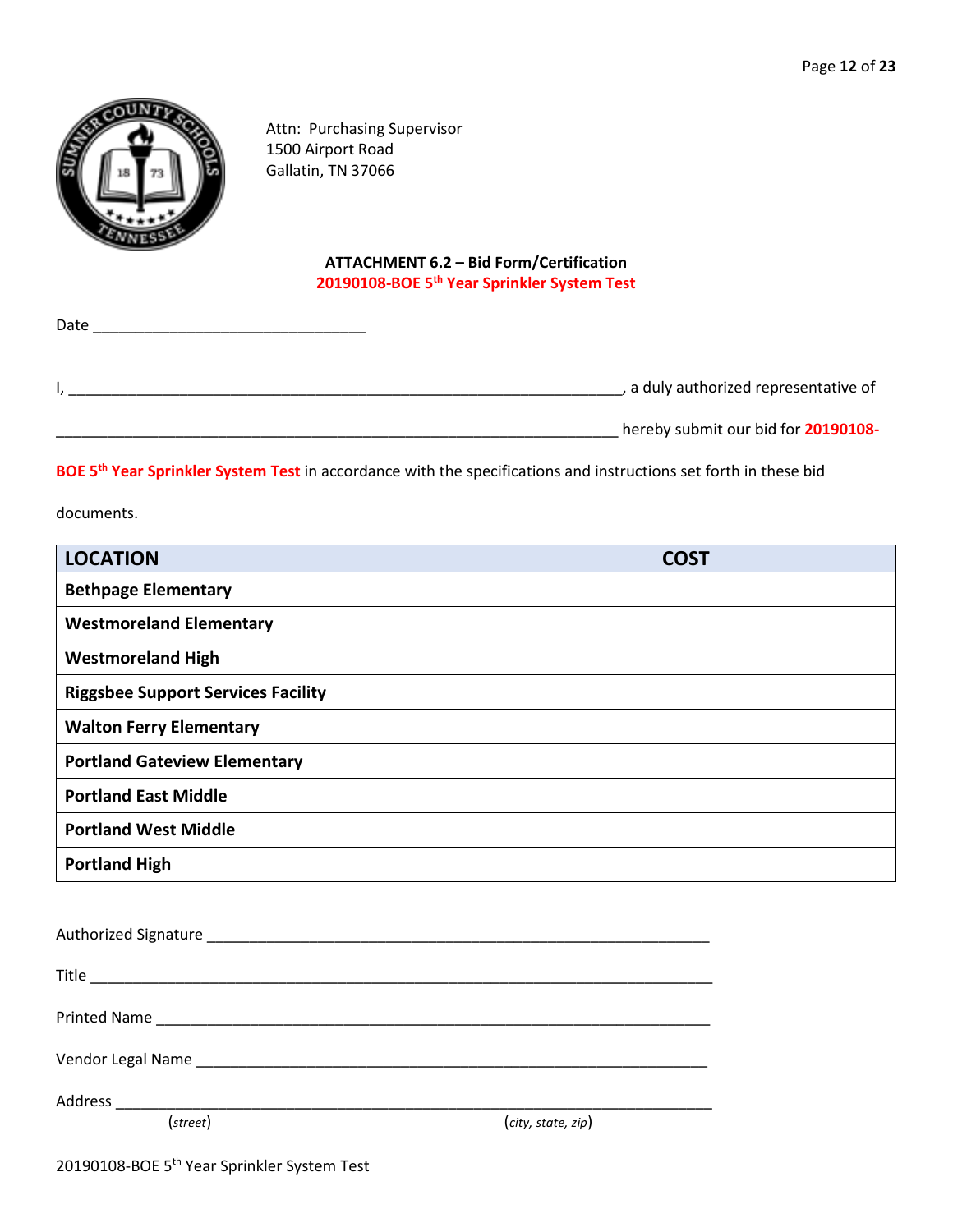| <b>ATTACHMENT 6.3 - References</b> |  |  |
|------------------------------------|--|--|
|------------------------------------|--|--|

\*Proposers may copy this page and submit additional references.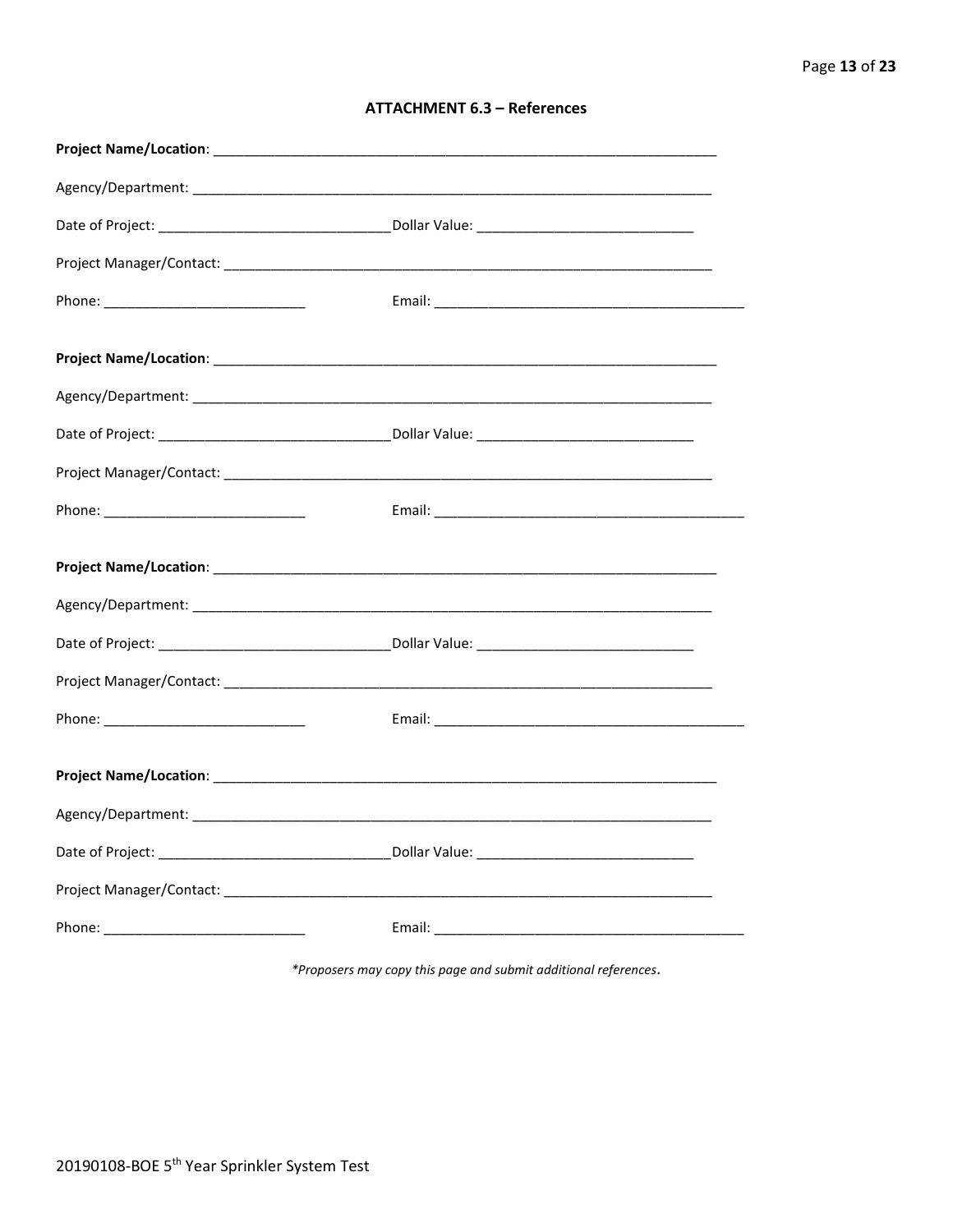#### **ATTACHMENT 6.4 – Certification Regarding Debarment or Suspension**

The prospective participant certifies, to the best of its knowledge and belief, that it and its principals:

- Are not presently debarred, suspended, proposed for debarment, declared ineligible or voluntarily excluded from participation in transactions under federal non-procurement programs by any federal department or agency;
- Have not, within the three-year period preceding the proposal, had one or more public transactions (federal, state or local) terminated for cause or default; and
- Are not presently indicated or otherwise criminally or civilly charged by a government entity (federal, state or local) and have not, within the three-year period preceding the bid, been convicted or had a civil judgement rendered against it:
	- $\circ$  For the commission of fraud or a criminal offense in connection with obtaining, attempting to obtain or performing a public transaction (federal, state or local) or a procurement contract under such a public transaction;
	- $\circ$  For the violation of federal or state antitrust statutes, including those proscribing price fixing between competitors, the allocation of customers between competitors, or bid rigging; or
	- $\circ$  For the commission of embezzlement, theft, forgery, bribery, falsification or destruction of records, making false statements, or receiving stolen property.

\_\_\_\_\_\_\_\_\_\_\_\_\_\_\_\_\_\_\_\_\_\_\_\_\_\_\_\_\_\_\_\_\_\_\_\_\_\_\_\_\_\_\_\_\_\_\_\_\_\_\_\_

I understand that a false statement on this certification may be grounds for the rejection of this proposal or the termination of the award. In addition, under 18 U.S.C. 1001, a false statement may result in a fine of up to \$10,000 or imprisonment for up to five years, or both.

Name of Participating Agency: \_\_\_\_\_\_\_\_\_\_\_\_\_\_\_\_\_\_\_\_\_\_\_\_\_\_\_\_\_\_\_\_\_\_\_\_\_\_\_\_\_\_\_\_\_\_\_\_\_\_\_\_\_\_\_\_\_\_\_\_

Name and Title of Authorized Representative: \_\_\_\_\_\_\_\_\_\_\_\_\_\_\_\_\_\_\_\_\_\_\_\_\_\_\_\_\_\_\_\_\_\_\_\_\_\_\_\_\_\_\_\_\_\_\_

Signature of Authorized Representative: \_\_\_\_\_\_\_\_\_\_\_\_\_\_\_\_\_\_\_\_\_\_\_\_\_\_\_\_\_\_\_\_\_\_\_\_\_\_\_\_\_\_\_\_\_\_\_\_\_\_\_\_

Date: \_\_\_\_\_\_\_\_\_\_\_\_\_\_\_\_\_\_\_\_\_\_\_\_\_\_\_\_

\_\_\_\_ I am unable to certify to the above statement. Attached is my explanation.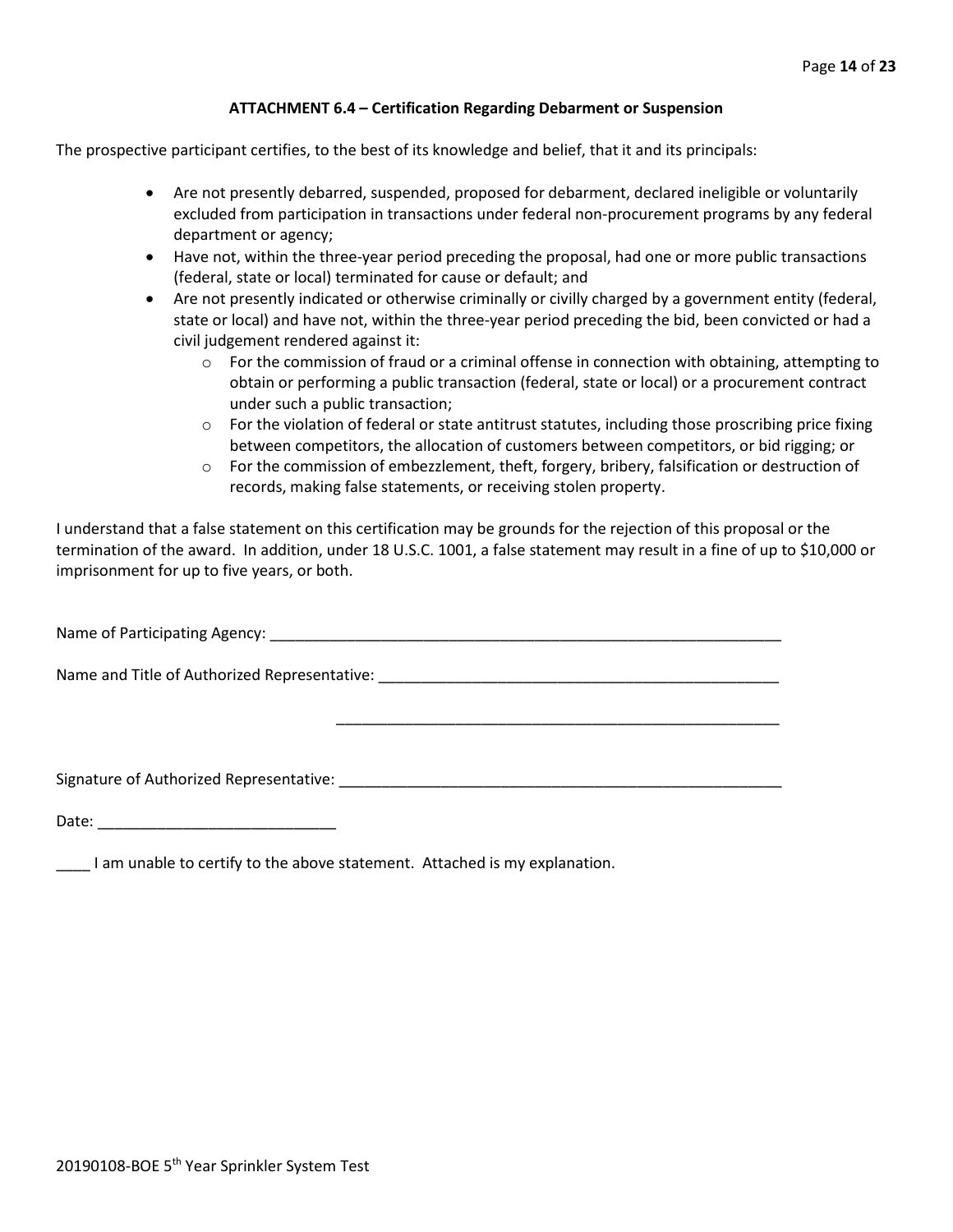#### **ATTACHMENT 6.5 – Condition of Submitting Proposal**

The undersigned Proposer has carefully examined all instructions, requirements, specifications, terms and conditions of the RFP and certifies:

- It is a reputable company regularly engaged in providing goods and/or services necessary to meet the requirements, specifications, terms and conditions of the RFP.
- All statements, information and representations prepared and submitted in response to the RFP are current, complete, true and accurate. Proposer acknowledges that the Sumner County Board of Education (SCS) will rely on such statements, information and representations in selecting the successful proposer(s).
- That the prices quoted shall be SCSs pricing for the products and/or service.
- It shall be bound by all statements, representations, warranties and guarantees made in its proposal.
- Proposer acknowledges that the contract may be canceled if any conflict of interest or appearance of a conflict of interest is discovered by SCS, in its sole discretion.
- All purchase orders must be duly authorized and executed by SCS and subject to the terms and conditions of the RFP.

By checking this box, Proposer agrees that SCS reserves the right to extend the terms, conditions, and prices of this contract to other Institutions (such as State, Local and/or Public Agencies) who express an interest in participating in any contract that results from this RFP. Each of the piggyback Institutions will issue their own purchasing documents for the goods/services. Proposer agrees that SCS shall bear no responsibility or liability for any agreements between Proposer and the other Institution(s) who desire to exercise this option.

| ADDRESS: | <u> 1989 - Johann Stoff, amerikansk politiker (d. 1989)</u>                                                          |
|----------|----------------------------------------------------------------------------------------------------------------------|
|          |                                                                                                                      |
| PHONE:   | (office)                                                                                                             |
|          | (mobile)                                                                                                             |
| EMAIL:   | <u> 2000 - 2000 - 2000 - 2000 - 2000 - 2000 - 2000 - 2000 - 2000 - 2000 - 2000 - 2000 - 2000 - 2000 - 2000 - 200</u> |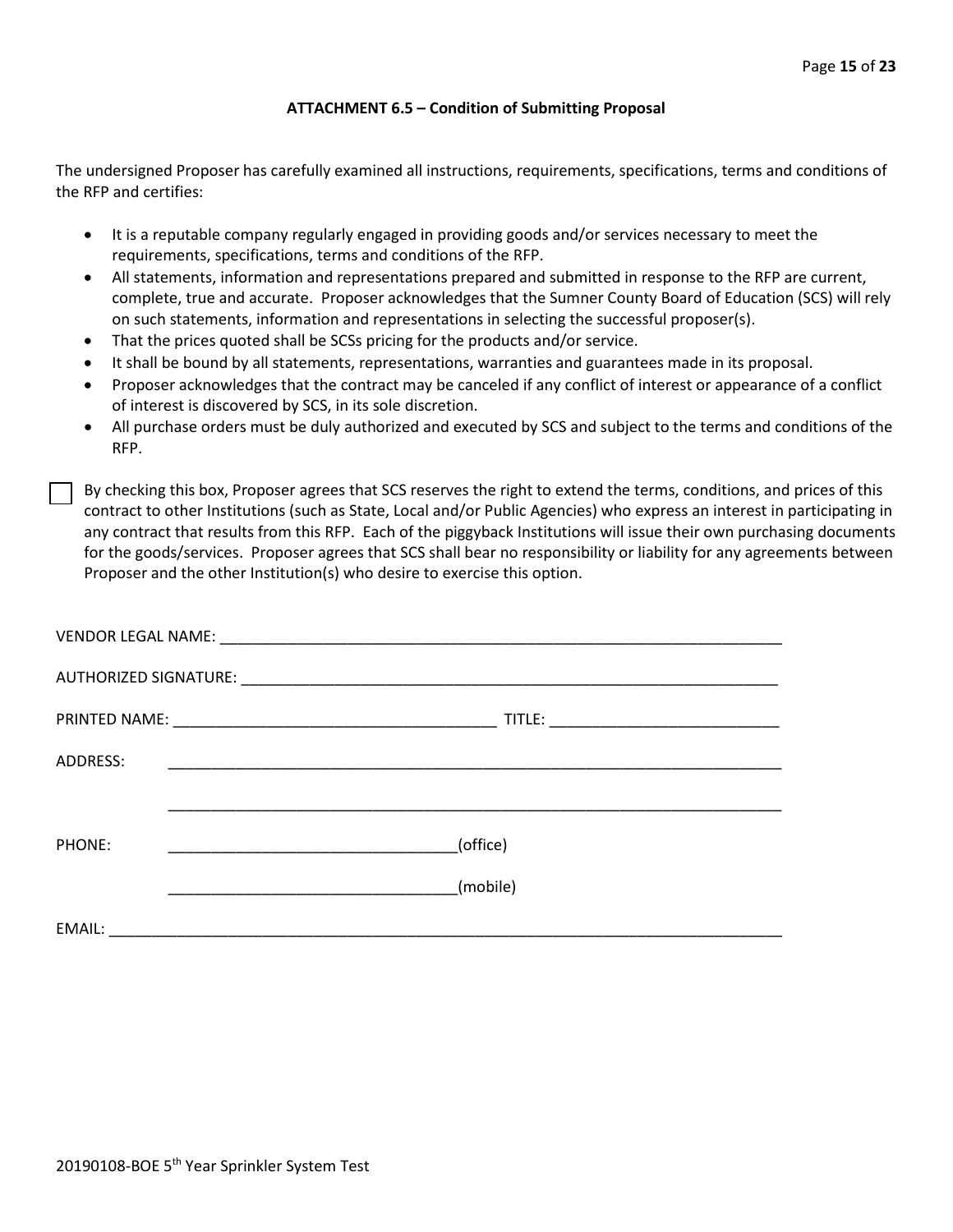#### **ATTACHMENT 6.6 – Statement of Non-Collusion**

The undersigned affirms that they are duly authorized to execute this contract, that this company, corporation, firm, partnership or individual has not prepared this proposal in collusion with any other respondent, and that the contents of this proposal as to prices, terms or conditions of said proposal have not been communicated by the undersigned nor by any employee or agent to any other person engaged in this type of business prior to the official opening of this proposal.

| Address: |          |  |  |  |
|----------|----------|--|--|--|
|          | (office) |  |  |  |
|          | (mobile) |  |  |  |
|          |          |  |  |  |
|          |          |  |  |  |
|          |          |  |  |  |
|          |          |  |  |  |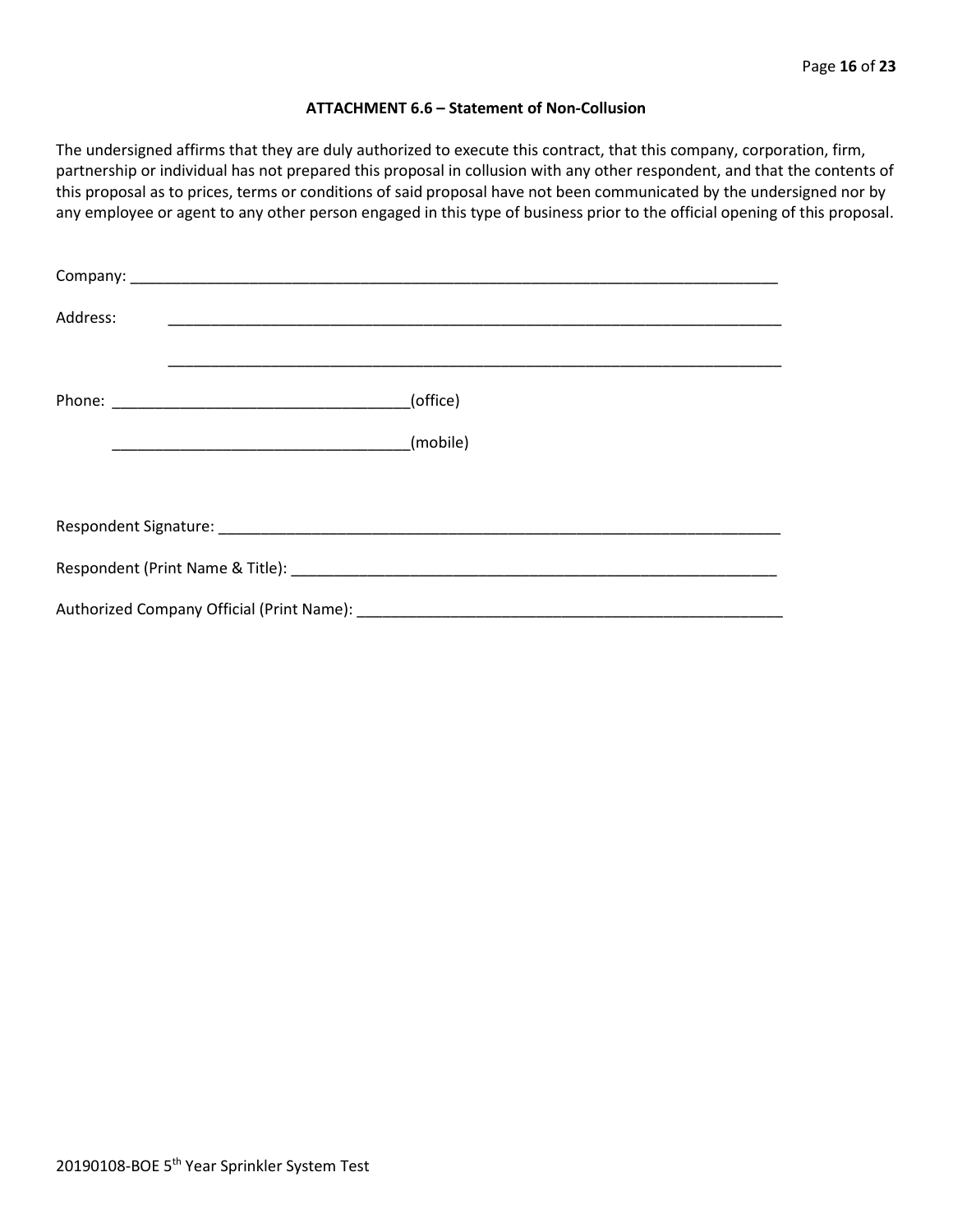#### **ATTACHMENT 6.7 – Attestation Re Personnel**

# **ATTESTATION RE PERSONNEL USED IN CONTRACT PERFORMANCE**

| CONTRACTOR LEGAL ENTITY NAME:                                          |  |
|------------------------------------------------------------------------|--|
| FEDERAL EMPLOYER IDENTIFICATION NUMBER:<br>(or Social Security Number) |  |

**The Contractor, identified above, does hereby attest, certify, warrant and assure that the Contractor shall not knowingly utilize the services of an illegal immigrant in the performance of this Contract and shall not knowingly utilize the services of any subcontractor who will utilize the services of an illegal immigrant in the performance of this Contract, T.C.A. § 12-3-309.**

SIGNATURE & DATE:

*NOTICE: This attestation MUST be signed by an individual empowered to contractually bind the Contractor.*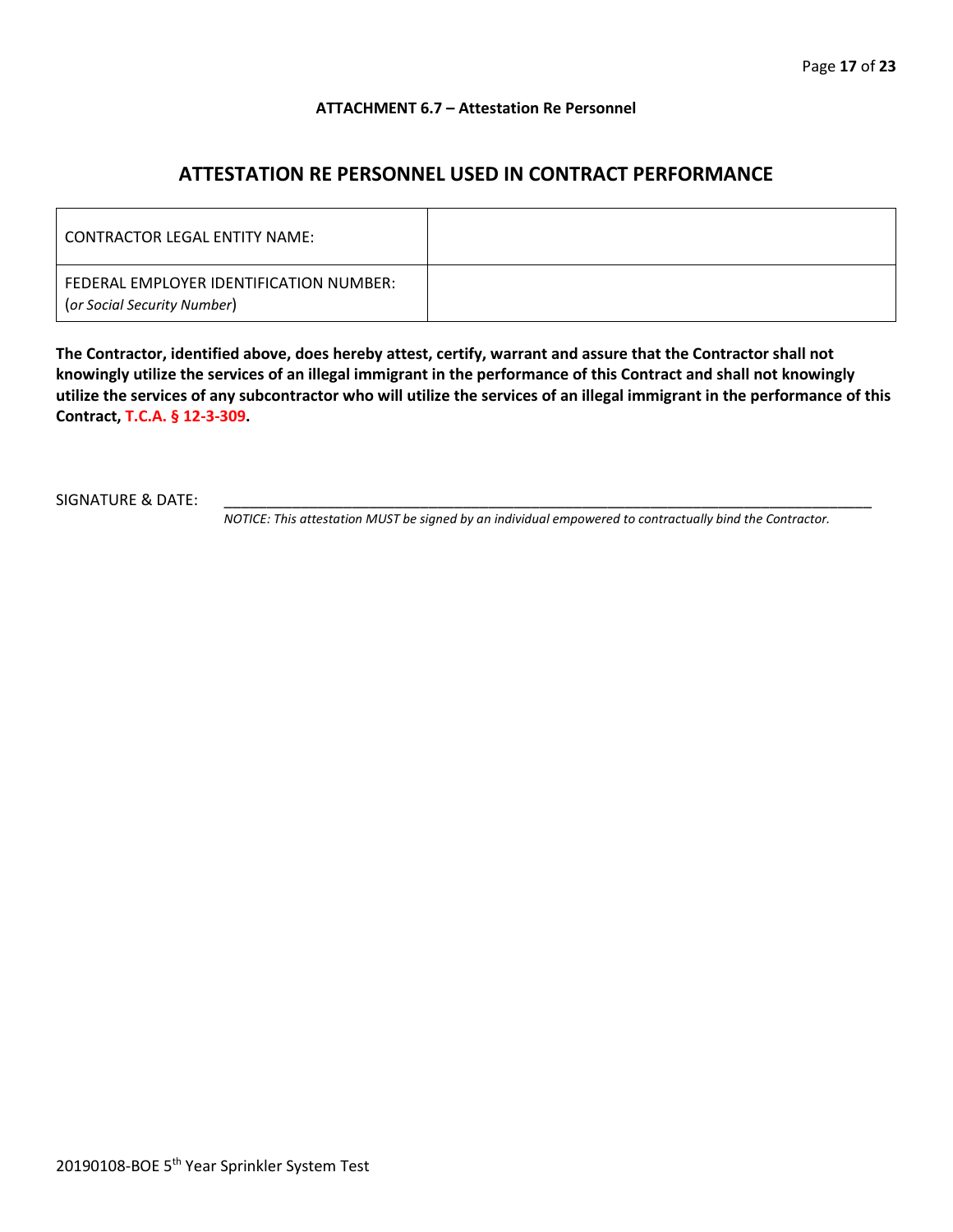#### **ATTACHMENT 6.8 – Drug Free Workplace Affidavit**

The Sumner County Board of Education is committed to maintaining a safe and productive work environment for its employees and to providing high quality service to its citizens. The goal of this policy is for Sumner County Board of Education employees and contractors to remain, or become and remain, drug-free. Abuse and dependency on alcohol and/or drugs can seriously affect the health of employees, contractors and citizens, jeopardize personal safety, impact the safety of others and impair job performance.

**STATE OF** \_\_\_\_\_\_\_\_\_\_\_\_\_\_\_\_\_\_\_\_\_\_\_\_\_\_\_\_\_\_\_\_\_

**COUNTY OF** \_\_\_\_\_\_\_\_\_\_\_\_\_\_\_\_\_\_\_\_\_\_\_\_\_\_\_\_\_\_\_\_\_

The undersigned, principal officer of

an employer of five (5) or more employees contracting with Sumner County Board of Education to provide goods or services, hereby states under oath as follows:

- 1. The undersigned is a principal officer of (hereinafter referred to as the "Company") and is duly authorized to execute this Affidavit on behalf of the Company.
- 2. The Company submits this Affidavit pursuant to T.C.A. § 50-9-113, which requires each employer with no less than five (5) employees receiving pay who contracts with the state and any local government to provide contracted services to submit an affidavit stating that such employer has a drug-free workplace program that complies with Title 50, Chapter 9 of the *Tennessee Code Annotated*.
- 3. The Company is in compliance with T.C.A. § 50-9-113 and all applicable Federal Laws, Rules and Regulations requiring a drug-free workplace program.

Further affiant saith not.

| Principal Officer: New York Principal Officer:                                                                                                                                                   |  |           |
|--------------------------------------------------------------------------------------------------------------------------------------------------------------------------------------------------|--|-----------|
| <b>STATE OF</b>                                                                                                                                                                                  |  |           |
| <b>COUNTY OF</b>                                                                                                                                                                                 |  |           |
| Before me personally appeared                                                                                                                                                                    |  | with whom |
| I am personally acquainted (or proved to me on the basis of satisfactory evidence) and who acknowledged that such<br>person executed the foregoing affidavit for the purposes therein contained. |  |           |
|                                                                                                                                                                                                  |  |           |
| Notary Public                                                                                                                                                                                    |  |           |

My commission expires: \_\_\_\_\_\_\_\_\_\_\_\_\_\_\_\_\_\_\_\_\_\_\_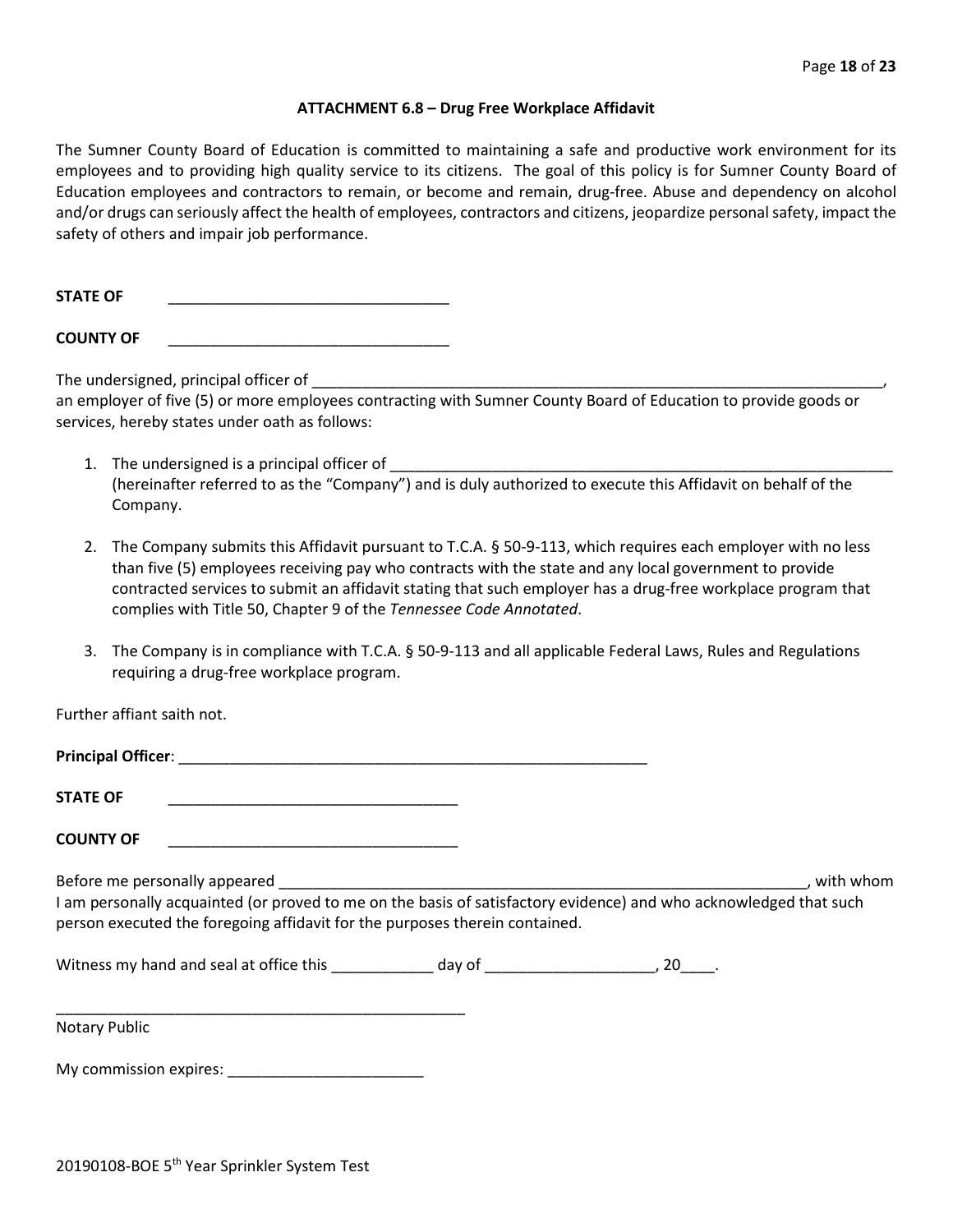## **ATTACHMENT 6.9 – W9**

|                                                                                                                                                                                                                                                                                                                                                                                                                                                                                                                                                                                                                                                                                                                                                                                                                                                                                                                                                                                                                                                                                                                                                                                                                                                                                                                                                                                    | <b>Request for Taxpayer</b><br><b>Identification Number and Certification</b><br>(Rev. December 2014)<br>Department of the Treasury<br>Internal Revenue Service<br>1 Name (as shown on your income tax return). Name is required on this line; do not leave this line blank. |                                                                                                                                                                                                                                                                                                                                                                                                                                                                                                                                                                                                                                                                                                                                                                                                                                                                                                                                                                                                                                                                                                                                                                                                  |  |        |  |                                                                                                                                                                                                                              |  | Give Form to the<br>requester. Do not<br>send to the IRS. |  |  |  |  |
|------------------------------------------------------------------------------------------------------------------------------------------------------------------------------------------------------------------------------------------------------------------------------------------------------------------------------------------------------------------------------------------------------------------------------------------------------------------------------------------------------------------------------------------------------------------------------------------------------------------------------------------------------------------------------------------------------------------------------------------------------------------------------------------------------------------------------------------------------------------------------------------------------------------------------------------------------------------------------------------------------------------------------------------------------------------------------------------------------------------------------------------------------------------------------------------------------------------------------------------------------------------------------------------------------------------------------------------------------------------------------------|------------------------------------------------------------------------------------------------------------------------------------------------------------------------------------------------------------------------------------------------------------------------------|--------------------------------------------------------------------------------------------------------------------------------------------------------------------------------------------------------------------------------------------------------------------------------------------------------------------------------------------------------------------------------------------------------------------------------------------------------------------------------------------------------------------------------------------------------------------------------------------------------------------------------------------------------------------------------------------------------------------------------------------------------------------------------------------------------------------------------------------------------------------------------------------------------------------------------------------------------------------------------------------------------------------------------------------------------------------------------------------------------------------------------------------------------------------------------------------------|--|--------|--|------------------------------------------------------------------------------------------------------------------------------------------------------------------------------------------------------------------------------|--|-----------------------------------------------------------|--|--|--|--|
| 2 Business name/disregarded entity name, if different from above<br>$\sim$<br>page<br>3 Check appropriate box for federal tax classification; check only one of the following seven boxes:<br>Specific Instructions on<br>C Corporation S Corporation Partnership<br>Trust/estate<br>Individual/sole proprietor or<br>Print or type<br>single-member LLC<br>Limited liability company. Enter the tax classification (C=C corporation, S=S corporation, P=partnership) ▶<br>Note. For a single-member LLC that is disregarded, do not check LLC; check the appropriate box in the line above for<br>the tax classification of the single-member owner.<br>code (if any)<br>Other (see instructions) ▶<br>5 Address (number, street, and apt. or suite no.)<br>Requester's name and address (optional)<br>6 City, state, and ZIP code<br>æ<br>αñ<br>7 List account number(s) here (optional)                                                                                                                                                                                                                                                                                                                                                                                                                                                                                         |                                                                                                                                                                                                                                                                              |                                                                                                                                                                                                                                                                                                                                                                                                                                                                                                                                                                                                                                                                                                                                                                                                                                                                                                                                                                                                                                                                                                                                                                                                  |  |        |  | 4 Exemptions (codes apply only to<br>certain entities, not individuals; see<br>instructions on page 3):<br>Exempt payee code (if any)<br>Exemption from FATCA reporting<br>(Applies to accounts maintained outside the U.S.) |  |                                                           |  |  |  |  |
|                                                                                                                                                                                                                                                                                                                                                                                                                                                                                                                                                                                                                                                                                                                                                                                                                                                                                                                                                                                                                                                                                                                                                                                                                                                                                                                                                                                    |                                                                                                                                                                                                                                                                              |                                                                                                                                                                                                                                                                                                                                                                                                                                                                                                                                                                                                                                                                                                                                                                                                                                                                                                                                                                                                                                                                                                                                                                                                  |  |        |  |                                                                                                                                                                                                                              |  |                                                           |  |  |  |  |
| Part I<br><b>Taxpayer Identification Number (TIN)</b><br><b>Social security number</b><br>Enter your TIN in the appropriate box. The TIN provided must match the name given on line 1 to avoid<br>backup withholding. For individuals, this is generally your social security number (SSN). However, for a<br>resident alien, sole proprietor, or disregarded entity, see the Part I instructions on page 3. For other<br>entities, it is your employer identification number (EIN). If you do not have a number, see How to get a<br>TIN on page 3.<br>or<br><b>Employer identification number</b><br>Note. If the account is in more than one name, see the instructions for line 1 and the chart on page 4 for<br>guidelines on whose number to enter.<br>-                                                                                                                                                                                                                                                                                                                                                                                                                                                                                                                                                                                                                     |                                                                                                                                                                                                                                                                              |                                                                                                                                                                                                                                                                                                                                                                                                                                                                                                                                                                                                                                                                                                                                                                                                                                                                                                                                                                                                                                                                                                                                                                                                  |  |        |  |                                                                                                                                                                                                                              |  |                                                           |  |  |  |  |
| Part II                                                                                                                                                                                                                                                                                                                                                                                                                                                                                                                                                                                                                                                                                                                                                                                                                                                                                                                                                                                                                                                                                                                                                                                                                                                                                                                                                                            | <b>Certification</b>                                                                                                                                                                                                                                                         |                                                                                                                                                                                                                                                                                                                                                                                                                                                                                                                                                                                                                                                                                                                                                                                                                                                                                                                                                                                                                                                                                                                                                                                                  |  |        |  |                                                                                                                                                                                                                              |  |                                                           |  |  |  |  |
| Under penalties of perjury, I certify that:<br>1. The number shown on this form is my correct taxpayer identification number (or I am waiting for a number to be issued to me); and<br>2. I am not subject to backup withholding because: (a) I am exempt from backup withholding, or (b) I have not been notified by the Internal Revenue<br>Service (IRS) that I am subject to backup withholding as a result of a failure to report all interest or dividends, or (c) the IRS has notified me that I am<br>no longer subject to backup withholding; and<br>3. I am a U.S. citizen or other U.S. person (defined below); and<br>4. The FATCA code(s) entered on this form (if any) indicating that I am exempt from FATCA reporting is correct.<br>Certification instructions. You must cross out item 2 above if you have been notified by the IRS that you are currently subject to backup withholding<br>because you have failed to report all interest and dividends on your tax return. For real estate transactions, item 2 does not apply. For mortgage<br>interest paid, acquisition or abandonment of secured property, cancellation of debt, contributions to an individual retirement arrangement (IRA), and<br>generally, payments other than interest and dividends, you are not required to sign the certification, but you must provide your correct TIN. See the |                                                                                                                                                                                                                                                                              |                                                                                                                                                                                                                                                                                                                                                                                                                                                                                                                                                                                                                                                                                                                                                                                                                                                                                                                                                                                                                                                                                                                                                                                                  |  |        |  |                                                                                                                                                                                                                              |  |                                                           |  |  |  |  |
|                                                                                                                                                                                                                                                                                                                                                                                                                                                                                                                                                                                                                                                                                                                                                                                                                                                                                                                                                                                                                                                                                                                                                                                                                                                                                                                                                                                    | instructions on page 3.                                                                                                                                                                                                                                                      |                                                                                                                                                                                                                                                                                                                                                                                                                                                                                                                                                                                                                                                                                                                                                                                                                                                                                                                                                                                                                                                                                                                                                                                                  |  |        |  |                                                                                                                                                                                                                              |  |                                                           |  |  |  |  |
| Sign<br>Here                                                                                                                                                                                                                                                                                                                                                                                                                                                                                                                                                                                                                                                                                                                                                                                                                                                                                                                                                                                                                                                                                                                                                                                                                                                                                                                                                                       | Signature of<br>U.S. person $\blacktriangleright$                                                                                                                                                                                                                            |                                                                                                                                                                                                                                                                                                                                                                                                                                                                                                                                                                                                                                                                                                                                                                                                                                                                                                                                                                                                                                                                                                                                                                                                  |  | Date P |  |                                                                                                                                                                                                                              |  |                                                           |  |  |  |  |
| <b>General Instructions</b><br>Section references are to the Internal Revenue Code unless otherwise noted.<br>Future developments. Information about developments affecting Form W-9 (such<br>as legislation enacted after we release it) is at www.irs.gov/fw9.<br><b>Purpose of Form</b><br>An individual or entity (Form W-9 requester) who is required to file an information<br>return with the IRS must obtain your correct taxpayer identification number (TIN)<br>which may be your social security number (SSN), individual taxpayer identification<br>number (ITIN), adoption taxpayer identification number (ATIN), or employer<br>identification number (EIN), to report on an information return the amount paid to<br>you, or other amount reportable on an information return. Examples of information<br>returns include, but are not limited to, the following:<br>· Form 1099-INT (interest earned or paid)<br>. Form 1099-DIV (dividends, including those from stocks or mutual funds)<br>* Form 1099-MISC (various types of income, prizes, awards, or gross proceeds)<br>. Form 1099-B (stock or mutual fund sales and certain other transactions by<br>brokers)                                                                                                                                                                                              |                                                                                                                                                                                                                                                                              | · Form 1098 (home mortgage interest), 1098-E (student loan interest), 1098-T<br>(tuition)<br>· Form 1099-C (canceled debt)<br>· Form 1099-A (acquisition or abandonment of secured property)<br>Use Form W-9 only if you are a U.S. person (including a resident alien), to<br>provide your correct TIN.<br>If you do not return Form W-9 to the requester with a TIN, you might be subject<br>to backup withholding. See What is backup withholding? on page 2.<br>By signing the filled-out form, you:<br>1. Certify that the TIN you are giving is correct (or you are waiting for a number<br>to be issued).<br>2. Certify that you are not subject to backup withholding, or<br>3. Claim exemption from backup withholding if you are a U.S. exempt payee. If<br>applicable, you are also certifying that as a U.S. person, your allocable share of<br>any partnership income from a U.S. trade or business is not subject to the<br>withholding tax on foreign partners' share of effectively connected income, and<br>4. Certify that FATCA code(s) entered on this form (if any) indicating that you are<br>exempt from the FATCA reporting, is correct. See What is FATCA reporting? on |  |        |  |                                                                                                                                                                                                                              |  |                                                           |  |  |  |  |
| page 2 for further information.<br>· Form 1099-S (proceeds from real estate transactions)<br>. Form 1099-K (merchant card and third party network transactions)                                                                                                                                                                                                                                                                                                                                                                                                                                                                                                                                                                                                                                                                                                                                                                                                                                                                                                                                                                                                                                                                                                                                                                                                                    |                                                                                                                                                                                                                                                                              |                                                                                                                                                                                                                                                                                                                                                                                                                                                                                                                                                                                                                                                                                                                                                                                                                                                                                                                                                                                                                                                                                                                                                                                                  |  |        |  |                                                                                                                                                                                                                              |  |                                                           |  |  |  |  |

Cat. No. 10231X

Form **W-9** (Rev. 12-2014)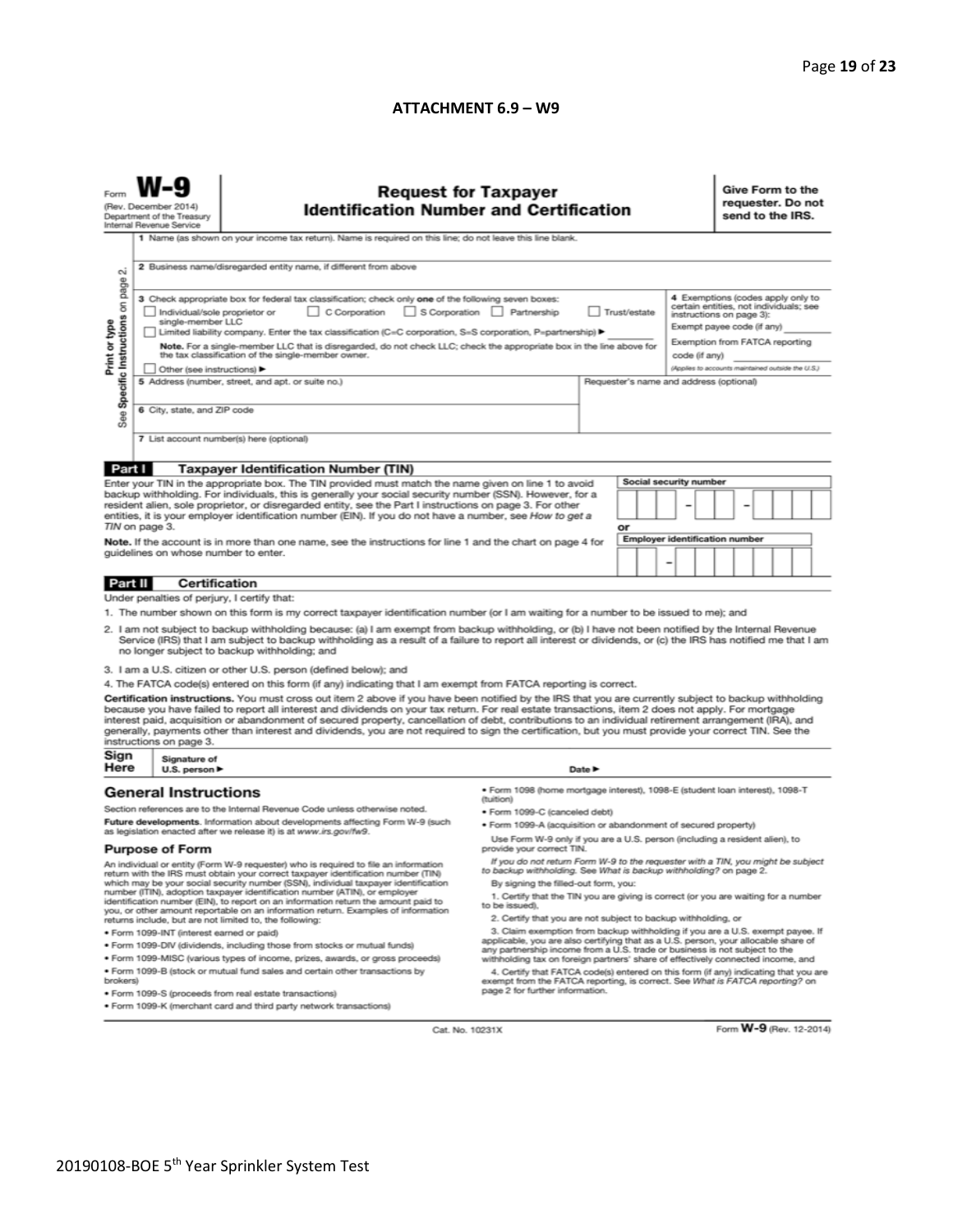### **ATTACHMENT 6.10 – Standard Terms & Conditions SUMNER COUNTY BOARD OF EDUCATION (SCS)**

#### **1. PREPARATION AND SUBMISSION OF BID.**

- **a.** Failure to examine any drawings**,** specifications, or instructions will be at the proposer's risk. Any deviation from the stated terms, conditions and specifications must be coordinated with and approved in writing by the SCS Purchasing Supervisor.
- **b.** RFP SUBMITTAL / SIGNATURE: Proposal shall give the full name and business address of the bidder. If the proposer is a corporation, the name shall be stated as it is in the corporate charter. Proposals must be signed in ink by the proposer's authorized agent. Unsigned proposals will be rejected. Proposals are to be sealed and the outside of the envelope is to reference the RFP number. The person signing the proposal must show their title, and if requested by the institution, must furnish satisfactory proof of his or her authority to bind his or her company in contract. Proposer understands that by submitting a proposal with an authorized signature, it shall constitute an offer to SCS. Proposals must be typewritten or in ink; otherwise they may not be considered. Purchase orders will be issued to the firm name appearing on the W9. Facsimile responses will not be considered.
- **c.** SCS is not responsible for any costs incurred by any vendor pursuant to the RFP. The vendor shall be responsible for all costs incurred in connection with the preparation and submission of its proposal.
- **d.** All proposers must be in compliance with T.C.A. § 62-6-119 at the time of proposal submission and provide evidence of compliance with the applicable provisions of the chapter before such proposal may be considered.
- **e.** Proposals are to be received in the location designated in the RFP no later than the specified date and time. Late submissions will NOT be opened or considered.
- **f.** No erasures permitted. Errors may be crossed out and corrections printed in ink or typewritten adjacent to error and must be initialed in ink by person signing the proposal.
- **g.** Specifications: Reference to available specifications shall be sufficient to make the terms of the specifications binding on the proposer. The use of the name of a manufacturer, or any special brand or make in describing an item does not restrict the proposer to that manufacturer or specific article, unless specifically stated. Comparable products of other manufacturers will be considered if proof of compatibility is contained in the proposal. Proposers are required to notify SCSs Purchasing Supervisor whenever specifications/procedures are not perceived to be fair and open. The articles on which the proposal is submitted must be equal or superior to that specified. Informative and Descriptive Literature: The proposer must show brand or trade names of the articles proposed, when applicable. It shall be the responsibility of the proposer, including proposer's whose product is referenced, to furnish with the proposer such specifications, catalog pages, brochures or other data as will provide an adequate basis for determining the quality and functional capabilities of the product offered. Failure to provide this data may be considered valid justification for rejection of proposer.
- **h.** Samples: Samples of items when called for, must be furnished free of expense, and if not destroyed will, upon proposer's request within ten (10) days of RFP opening, be returned at the proposer's expense. Each sample must be labeled with the proposer's name, manufacturer's brand name and number, RFP number and item reference.
- **i.** Time of Performance: The number of calendar days in which delivery is to be made after receipt of order shall be stated in the RFP and may be a factor in making an award, price notwithstanding. If no delivery time is stated in the bid, bidder agrees that delivery is to be made within two weeks (10 business days) of order.
- **j.** Transportation and delivery charges should be included in the price and be fully prepaid by the vendor to the destination specified in the RFP. Proposal prices shall include delivery of all items F.O.B. destination.
- **k.** New materials and supplies must be delivered unless otherwise specifically stated in the RFP.
- **l.** Alternate/multiple bids will not be considered unless specifically called for in the RFP.
- **m.** Only proposals submitted on RFP forms furnished by SCS will be considered.
- n. By signing this RFP where indicated, the proposer agrees to strictly abide by all local, state and federal statutes and regulations. The proposer further certifies that this proposer is made without collusion or fraud.
- **o.** Error in Proposal. In case of error in the extension of prices in the proposal, the unit price will govern. Late submissions will NOT be opened or considered. Proposers are cautioned to verify their proposals before submission, as amendments received after the ITB deadline will not be considered. No proposals shall be altered, amended or withdrawn after opening. After proposal opening, a proposer may withdraw a proposal only when there is obvious clerical error such as a misplaced decimal point, or when enforcement of the proposal would impose unconscionable hardship due to an error in the proposal resulting in a quotation substantially below the other proposals received. Proposal withdrawals will be considered only upon written request of the proposer.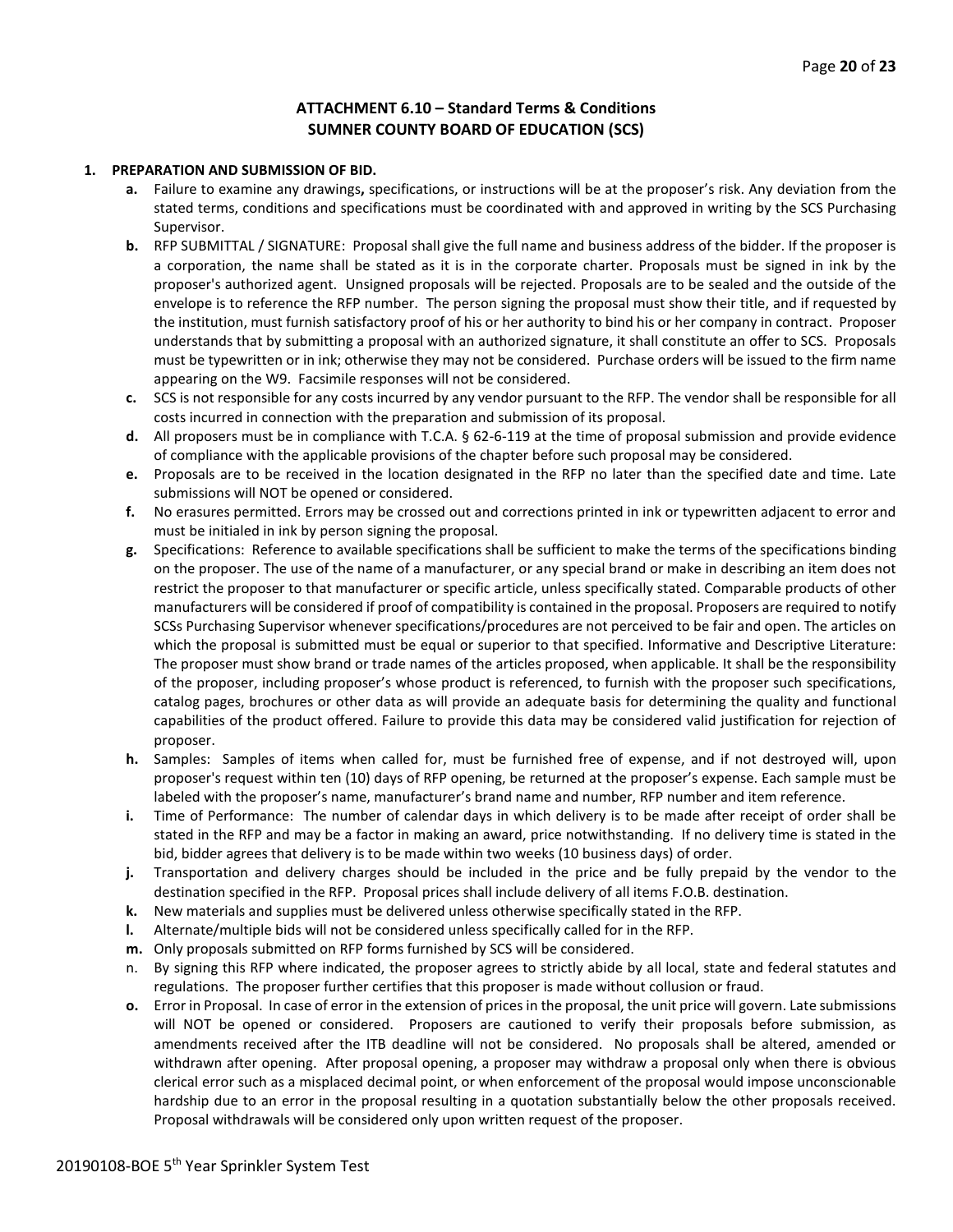- **2. OPEN RECORDS.** In order to comply with the provisions of the Tennessee Open Records Act, all proposals will be publicly opened and are subject to public inspection after the award upon written request. Proposers may be present at ITB opening. Summary information will be posted the SCS website, www.sumnerschools.org under the Invitation to Bid link.
- **3. ACCEPTANCE AND AWARD.** SCS reserves the right to reject any and all proposals and to waive any informality in proposals and, unless otherwise specified by the proposer to accept any item in the proposal. Action to reject all proposals shall be taken for unreasonably high prices, errors in the proposal documents, cessation of need, unavailability of funds, or any other reason approved by SCS.
	- a. Contracts and purchases will be made with the lowest, responsive, responsible, qualified proposer. The quality of the articles to be supplied, their conformity with the specifications, their suitability to the requirements of the Institution, cash discount offered, and the delivery terms will be taken into consideration.
	- b. Any deviation from these stated terms, specifications and conditions must be coordinated with and approved in writing by the Purchasing Supervisor.
	- c. Prices quoted on the response (if any) are to be considered firm and binding until the said equipment, supplies or services are in the possession of SCS.
	- d. SCS reserves the right to order more or less than the quantity listed in the proposal.
	- e. If a proposer fails to state a time within which a proposal must be accepted, it is understood and agreed that SCS shall have ninety (90) days to accept.
	- f. No purchase or contract is authorized or valid until the issuance of a SCS purchase order in accordance with SCS policy. No SCS employee is authorized to purchase equipment, supplies or services prior to the issuance of such a purchase order.
	- g. The contract may not be assigned without written SCS consent.
	- h. If the appropriate space is marked on the ITB, other Institutions (such as State, Local and/or Public Agencies) may purchase off the contract during the same period as SCS.
	- i. The awarded proposer will be required to post a performance and payment bond in the amount of 25% of the contract price if it exceeds \$100,000 as stated by T.C.A. §12-4-201.
	- j. If the project cost is in excess of \$25,000 a performance bond must be secured by the requesting part in an amount equal to the market improvement value.
- **4. PAYMENT**. Payment terms must be specified in the proposal, including any discounts for early payment. Partial payments will not be approved unless justification for such payment can be shown. Terms will be NET 30 days. Payment will not be made until the conditions and specifications of the RFP are inspected and approved as conforming by persons appointed by SCS.
- **5. DEFAULT OF SELECTED VENDOR.** In case of vendor default, SCS may procure the articles or services from other sources and hold the defaulting vendor responsible for any resulting cost. If the awarded vendor violates any terms of their response, the contract, SCS policy or any law, they may be disqualified from proposing for a period of two years for minor violations or longer for major violations. Proposals from disqualified proposers will not be accepted during the period of disqualification.
- **6. INSPECTION OF PURCHASES.** Articles received which are not equivalent will not be accepted and will be picked up by the vendor or returned to vendor, shipping charges collect. SCS shall have a reasonable period in which to inspect and accept or reject materials without liability. If necessity requires SCS to use nonconforming materials, an appropriate reduction in payment may be made.
- **7. TAXES.** SCS is tax exempt; do not include taxes in quotation. Vendors making improvements or additions to or performing repair work on real property for SCS are liable for any applicable sales or use tax on tangible personal property used in connection with the contract or furnished to vendors by the state for use under the contract.
- **8. NONDISCRIMINATION.** SCS is an equal opportunity employer. SCS and bidder agree to comply with Titles VI and VII of the Civil Rights Act of 1964, Title IX of the Education Amendments of 1972, Section 504 of the Rehabilitation Act of 1973, Executive Order 11,246, the Americans with Disabilities Act of 1990 and the related regulations to each. Each party assures that it will not discriminate against any individual including, but not limited to employees or applicants for employment and/or students, because of race, religion, creed, color, sex, age, disability, veteran status or national origin. In the event that any claims should arise with regards to violations of any such local, state or federal law, statues, rule or regulations, the vendor will indemnify and hold SCS harmless for any damages, including court costs or attorney fees, which might be incurred.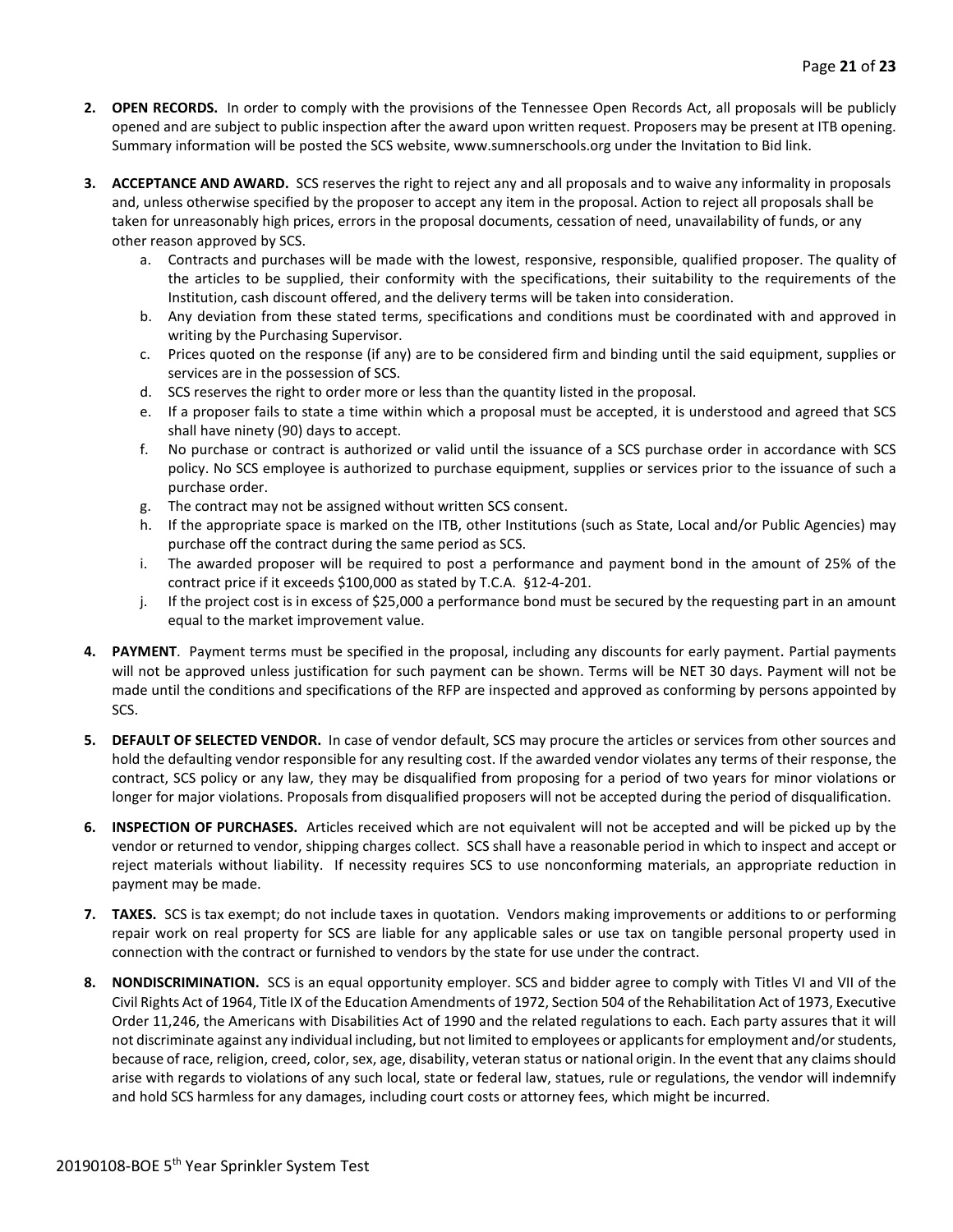- **9. PROHIBITIONS/NO VENDOR CONTRACT FORM.** Acceptance of gifts from vendors is prohibited. T.C.A. §12-4-106. The contract documents for purchase under this RFP shall consist of the successful proposer's bid and SCSs purchase order. **The proposer may request exceptions to terms and conditions and/or request SCS to accept other terms and conditions by means of subsequent documents such as invoices, warranty agreements, license agreements, etc. All subsequent document shall be open to revision for impermissible language. SCS reserves the right to render the proposal unresponsive and subject the proposal to rejection if successful terms cannot be negotiated.**
- **10. PROHIBITION ON HIRING ILLEGAL IMMIGRANTS.** Tennessee Public Chapter No. 878 of 2006, T.C.A. §12-3-309, requires that Contractor attest in writing that Contractor will not knowingly utilize the services of illegal immigrants in the performance of this Contract and will not knowingly utilize the services of any subcontractor, if permitted under this Contract, who will utilize the services of illegal immigrants in the performance of this Contract. The attestation shall be made on the form, Attestation re Personnel Used in Contract Performance ("the Attestation"), which is attached and hereby incorporated by this reference.
- **11. SALES AND USE TAX.** Before the Purchase Order/Contract resulting from this RFP/RFQ is signed, the apparent successful proposer must be registered with the Department of Revenue for the collection of Tennessee sales and use tax as required by T.C.A. §12-3-306.
- **12. ASSIGNMENT.** Neither the vendor nor SCS may assign this agreement without prior written consent of the other party.
- **13. LIABILITIES.** The vendor shall indemnify SCS against liability for any suits, actions or claims of any character arising from or relating to the performance under this agreement by the vendor or its subcontractors. SCS has no obligation for the payment of any judgement or the settlement of any claim made against the vendor or its subcontractors as a result of obligations under this contract.
- **14. APPLICABLE LAW.** Any contract shall be interpreted under the laws and statutes of the State of Tennessee. SCS does not enter into contracts which provide for mediation or arbitration. Any action arising from any contract made from this RFP shall be brought in the state courts in Sumner County, TN or in the United States Federal District Court for the Middle District of Tennessee.

Additionally, it is a violation of state statutes to purchase materials, supplies, services or any other item from a vendor that is a commissioner, official, employee or board member that has any financial or beneficial interest in such transaction, T.C.A. §12-4-101.

- **15. FUNDS**. The Proposer understands and accepts the non-appropriation of funds provision of SCS.
- **16. DATA PRIVACY AND SECURITY**. Personal Information (PI) includes but is not limited to that information protected by HIPAA, the HITECH Act, FERPA, or Gramm-Leach-Bliley) or such information which would allow a third party to gain access to the personal, medical or financial records of any of any party. Vendor represents and warrants that its collection, access, use, storage, disposal and disclosure of PI complies with all applicable federal and state privacy and data protection laws. Vendor represents and warrants that Vendor will maintain compliance with the SSAE 16 standard, and shall undertake any audits and risk assessments Vendor deems necessary to maintain compliance with SSAE16. If PI provided by SCS to Vendor is subject to FERPA. Vendor agrees that in its handling of FERPA data it will perform as a school official as that term is defined by FERPA regulations. Vendor acknowledges that its improper disclosure or re-disclosure of PI covered by FERPA may, under certain circumstances, result in Vendor's exclusion from eligibility to contract with SCS for at least five (5) years. Vendor shall provide SCS with the name and contact information for an employee of Vendor who shall serve as SCS's primary security contact and shall be available to assist Customer twenty-four (24) hours per day, seven (7) days per week as a contact in resolving obligations associated with any security incident in which it is reasonably suspected that there has been a breach of information security. Vendor shall immediately mitigate or resolve any Security Incident, at Vendor's expense and in accordance with applicable privacy rights, laws, regulations and standards. Vendor shall reimburse SCS for actual costs incurred by SCS in responding to, and mitigating damages caused by, any Security Incident, including all costs of notice and/or remediation incurred under applicable law as a result of the Security Incident.
- **17. IRAN DIVESTMENT ACT.** By submission of this proposal, each proposer and each person signing on behalf of any proposer certified, and in the case of a joint proposal, each party thereto certifies as to its own organization, under penalty of perjury, that to the best of its knowledge and belief that each proposer is not on the list created pursuant to T.C.A. §12-12- 106.